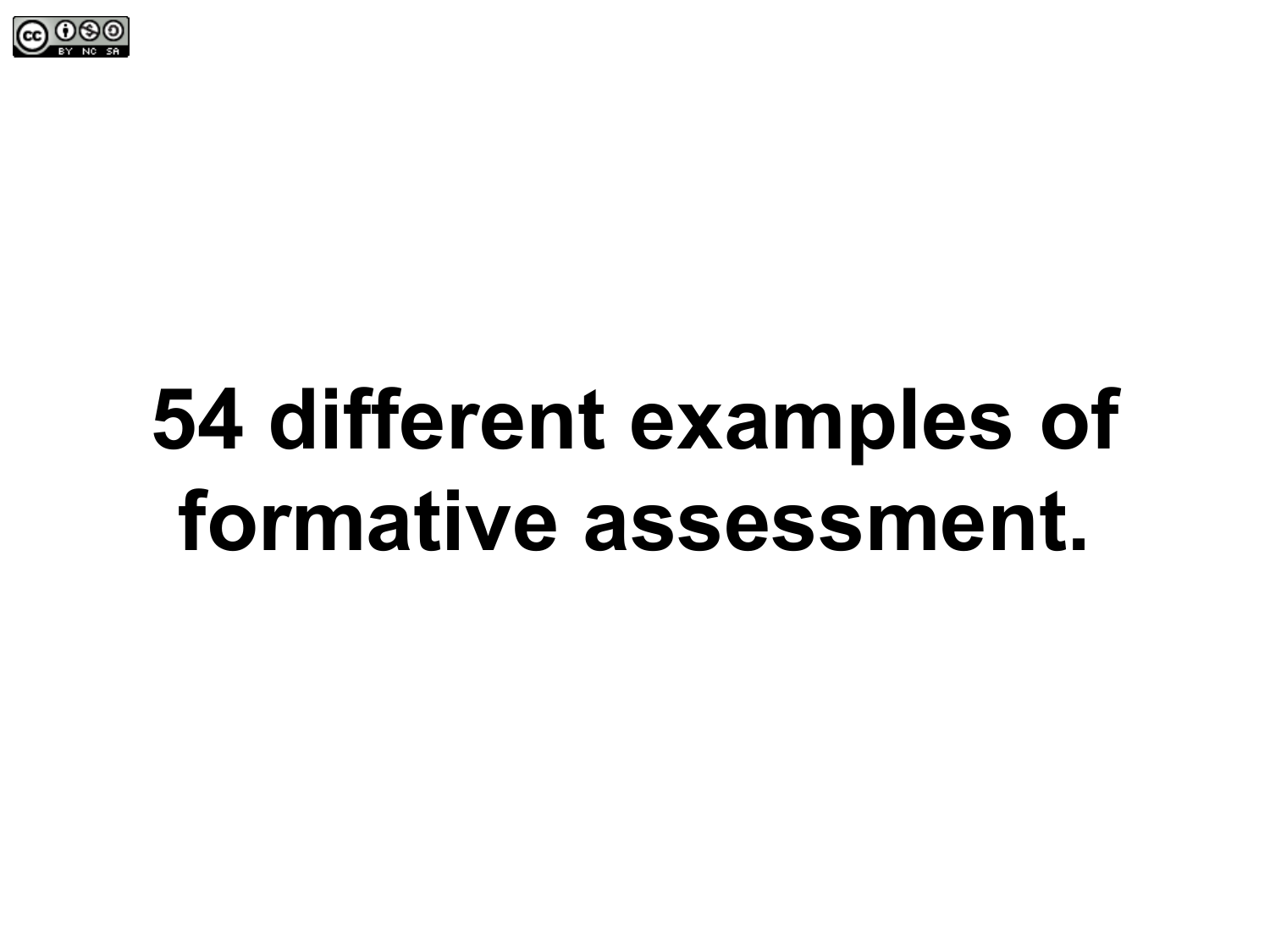# **Definition**

A **formative** assessment or assignment is a tool teachers use to give feedback to students and/or guide their instruction.

It is not included in a student grade, nor should it be used to judge a teacher's performance. Both of these would be considered **summative** assessments.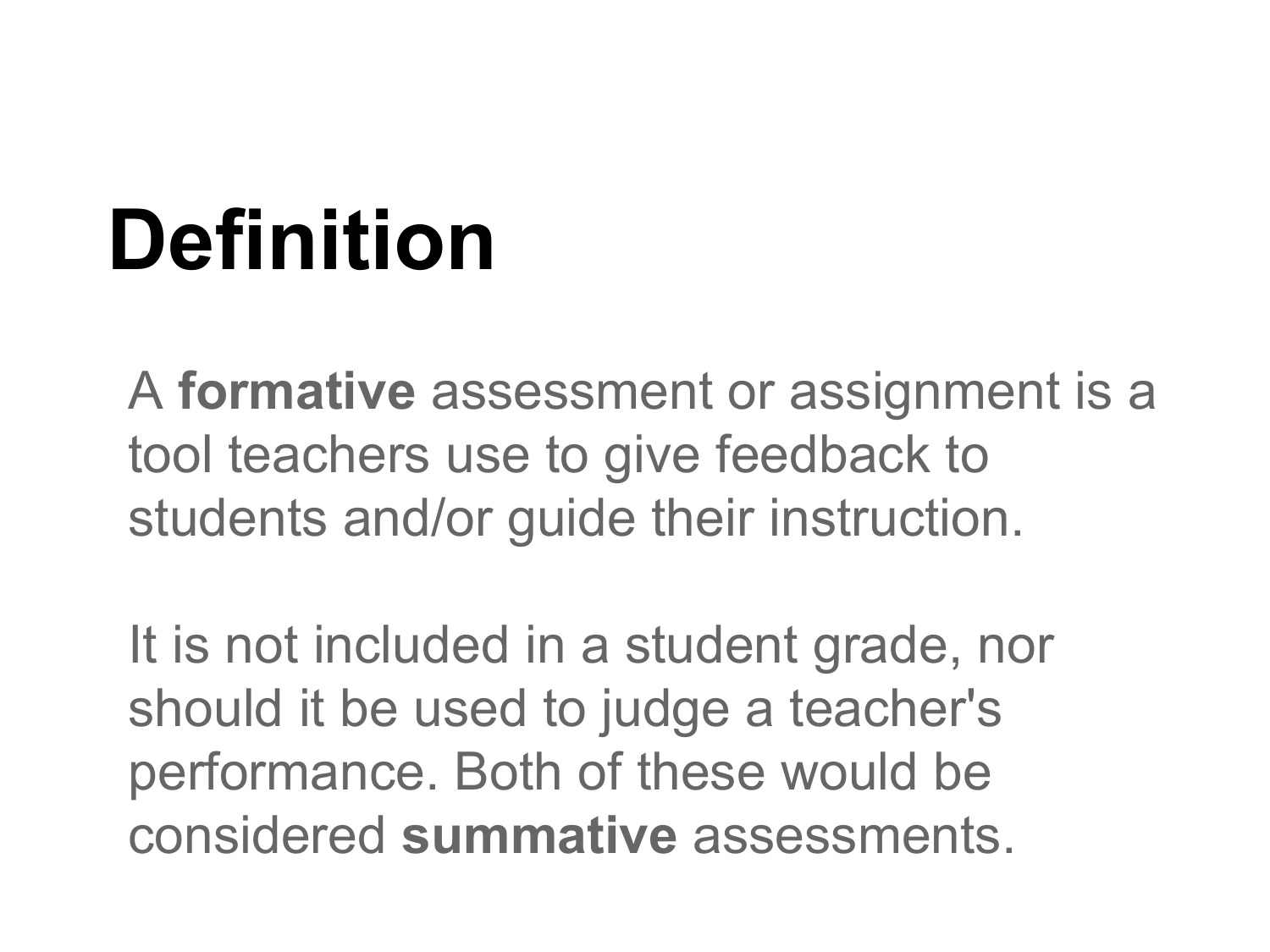

### This presentation is licensed under a Creative Commons Share-alike, Attribution, Noncommercial license.

You may copy it, use it, share it, modify it, with attribution for non-commercial purposes.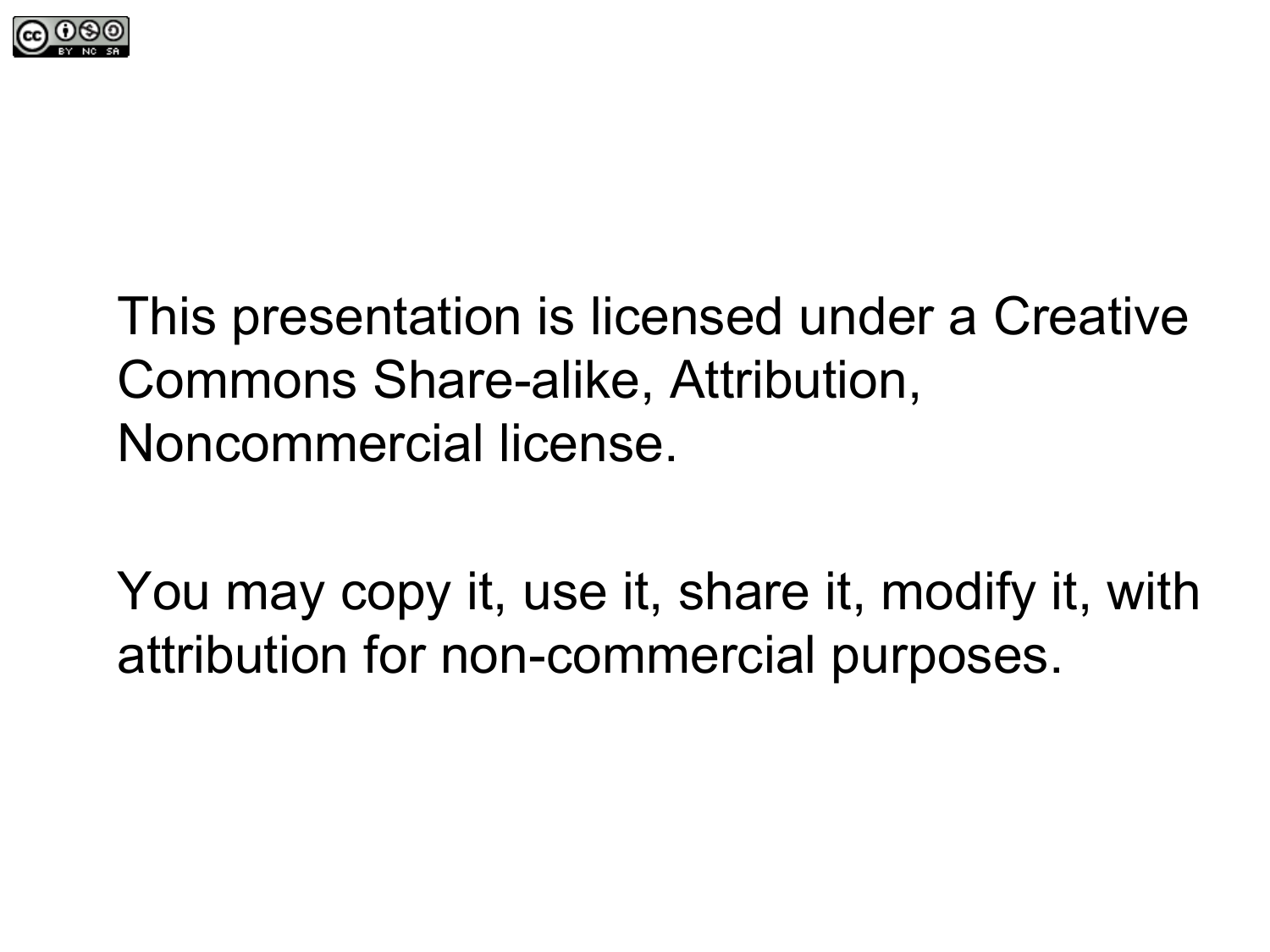

### **3x Summarization**

To check understanding, ask kids to write three different summaries:

- One in 10-15 words
- One in 30-50 words
- One in 75-100 words.

The different lengths require different attention to details. Compare/ contrast with peers/ look at teacher model (via document camera.)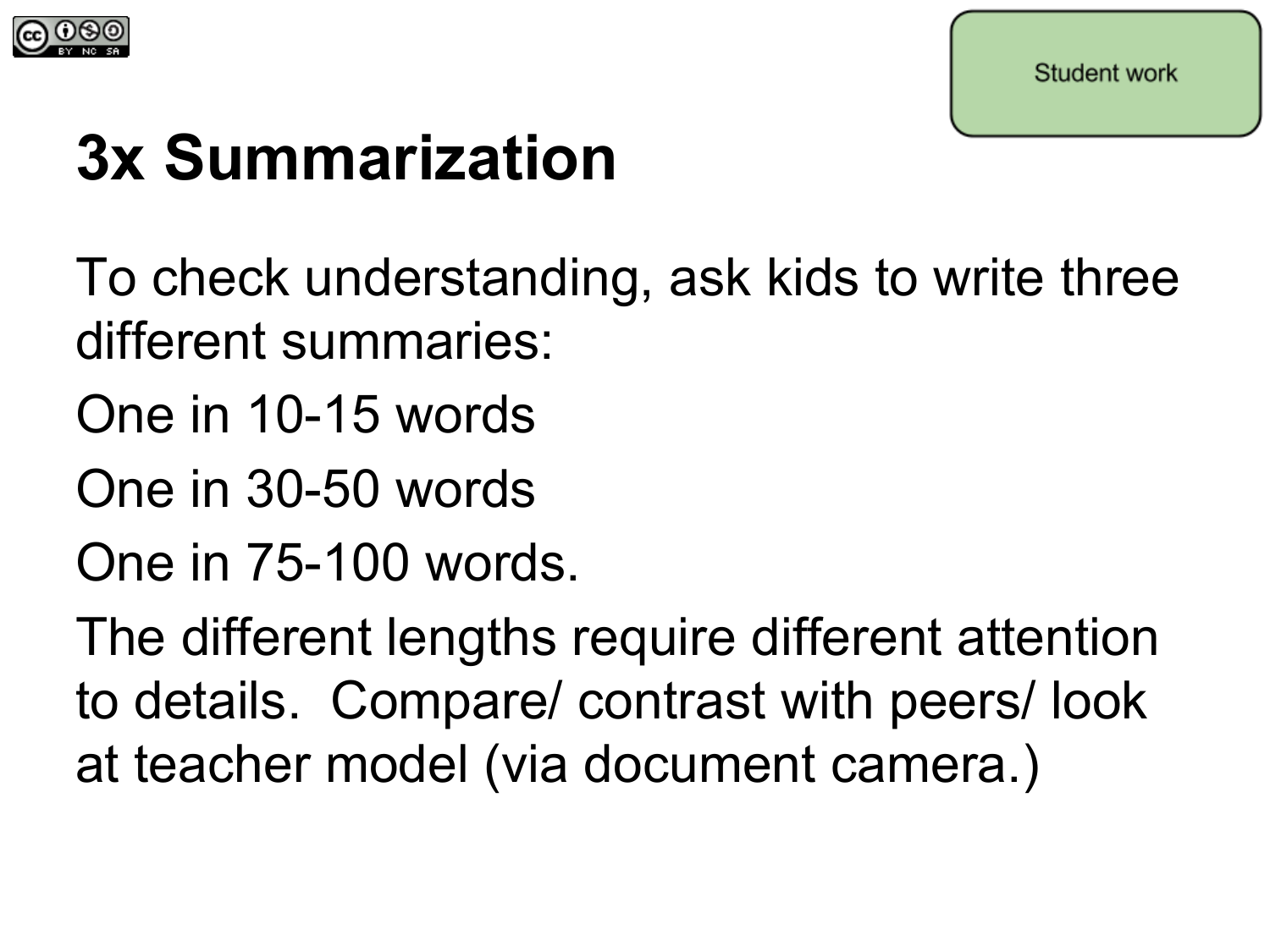

### **Postcard**

Have students write a postcard as a historical figure to another historical figure discussing and describing a historical event.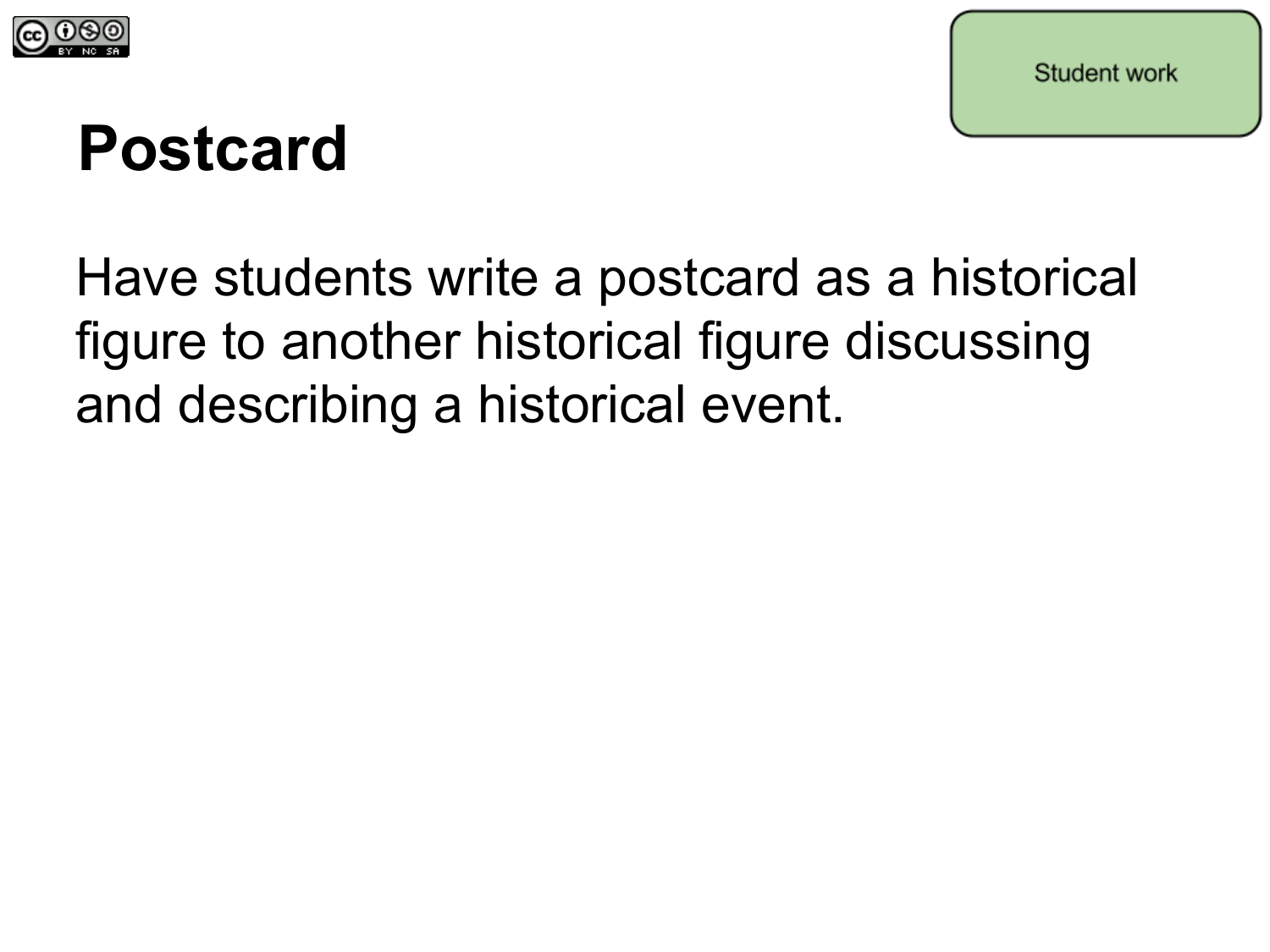

# **3 Things**

### List 3 things that a fellow student might misunderstand about the topic.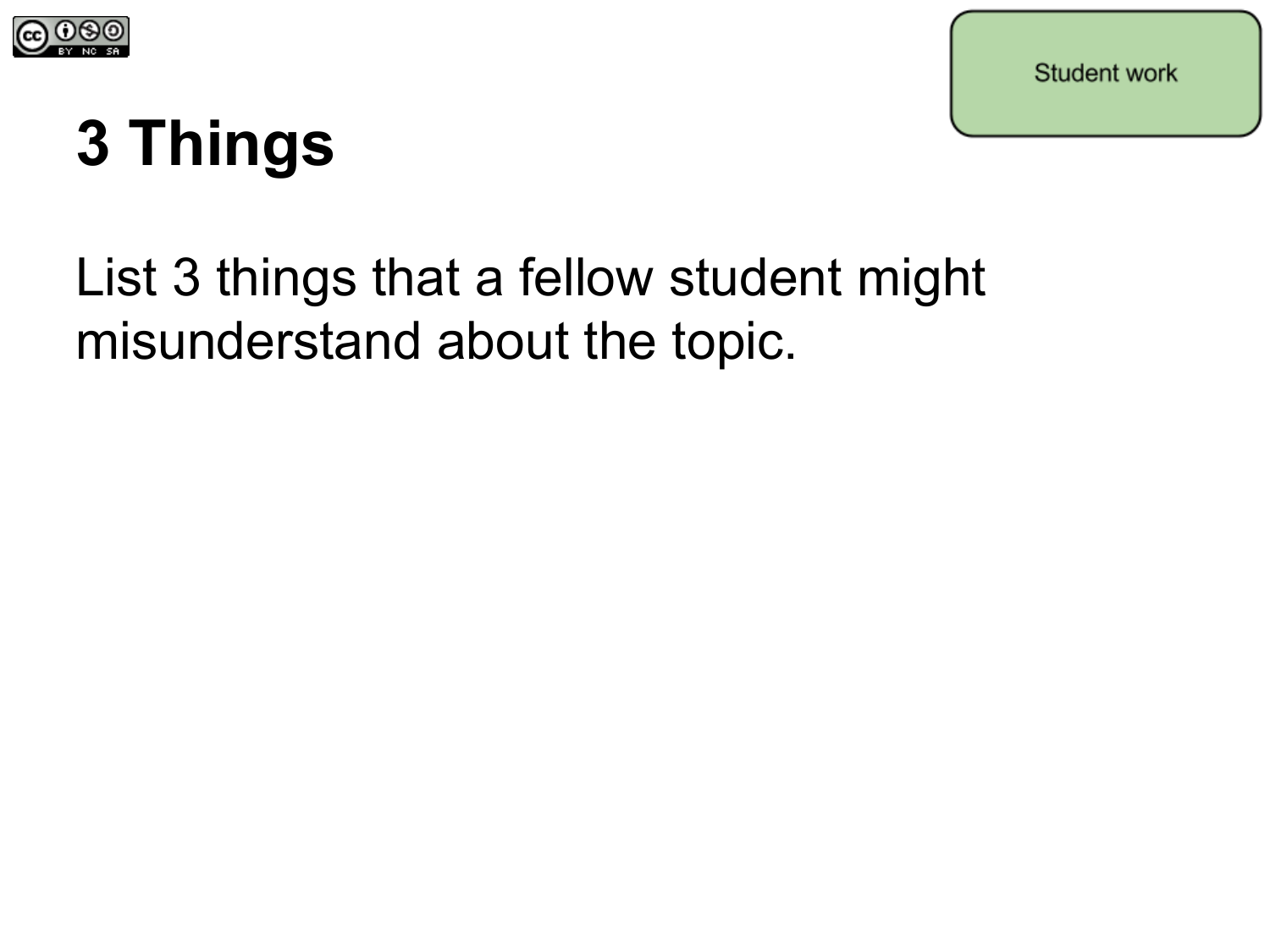

# **Venn Diagram**

### Have students compare and contrast a topic using a Venn diagram.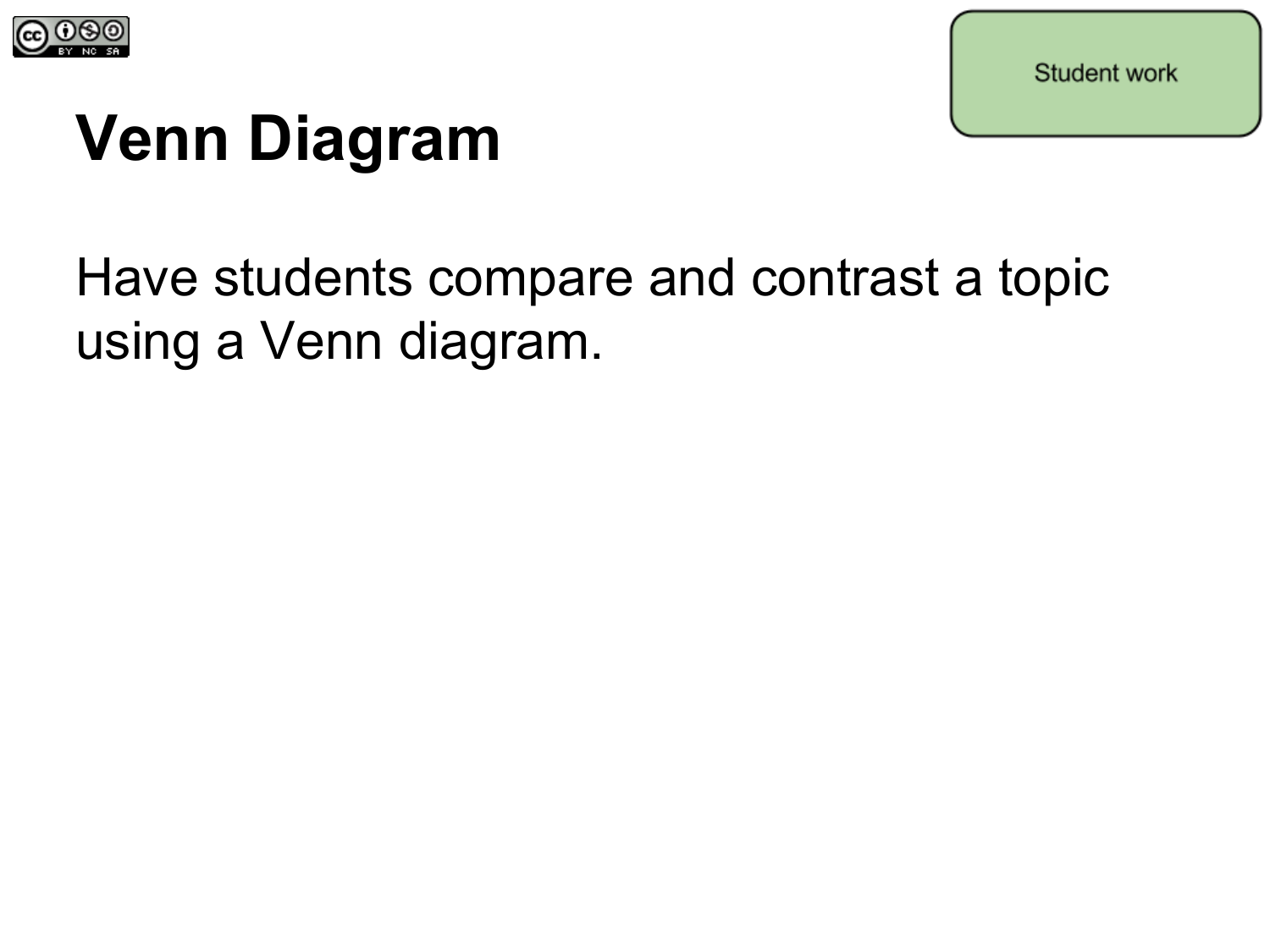

### **Hand in, pass out**

Ask students questions, have them respond on notebook paper anonymously. Students then hand their papers in. Teacher immediately, randomly gives them back to students for grading. Students get practice grading others work, but shouldn't know who is who. Teacher then takes informal poll about how many questions students answered correctly.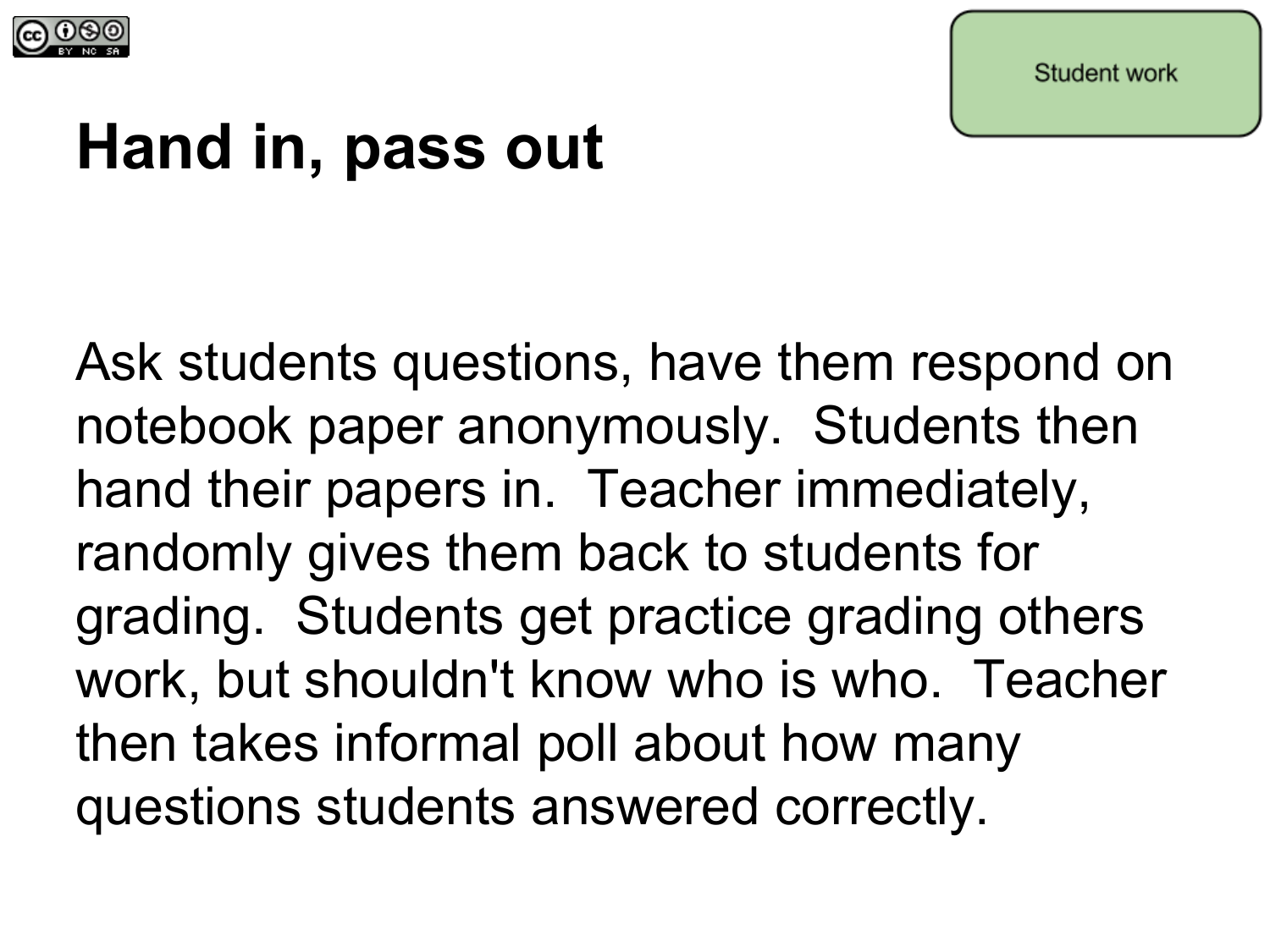

# **Visualize (Be the Illustrator)**

Read a page of the story not allowing students to see the illustration. Have each student create a visualization (illustration) for that page.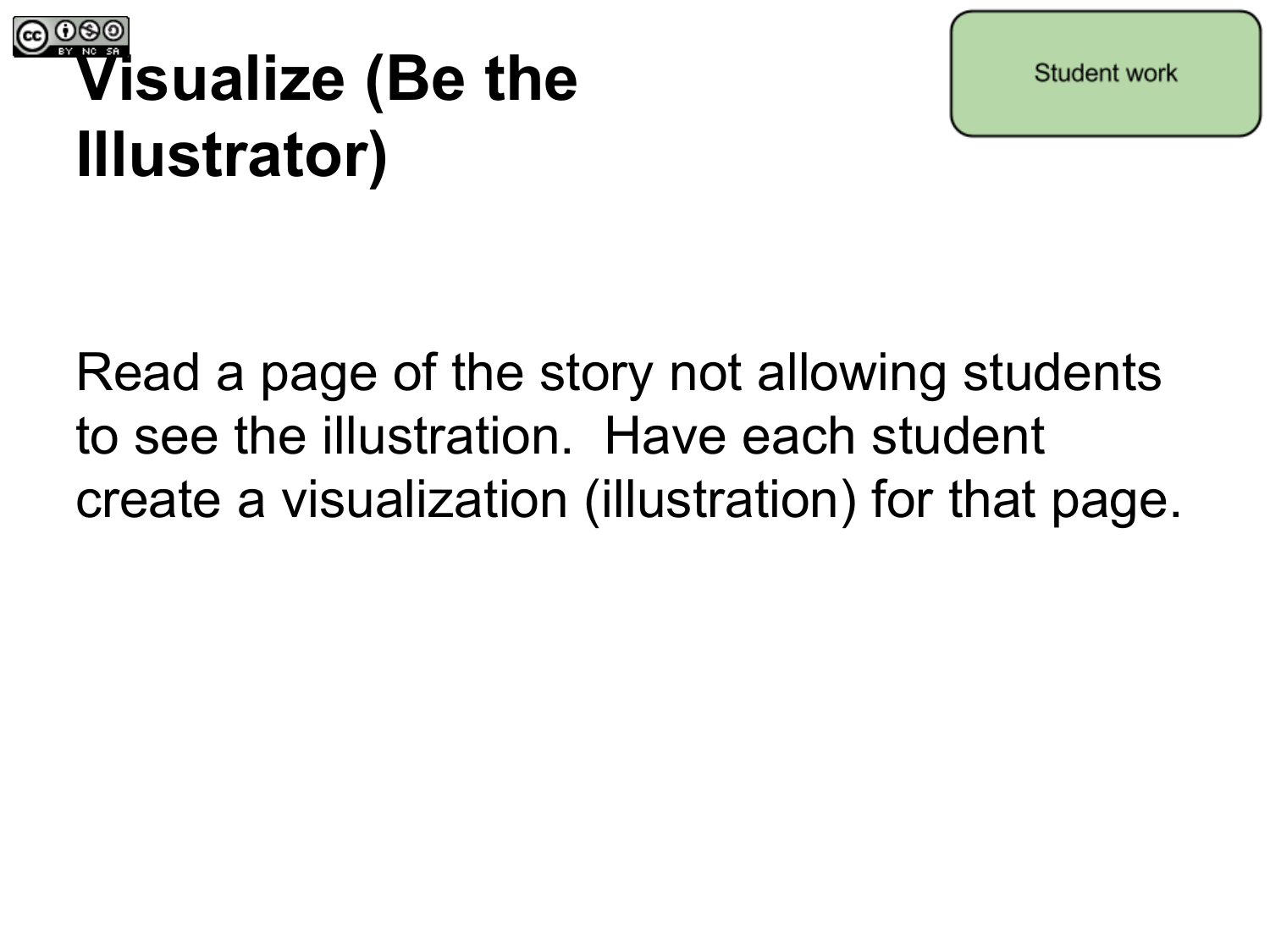

### **Quizzes**

Give students quizzes, which either you mark, or they mark. You can use the information gathered from the quizzes to guide your instruction, or to give feedback to the students.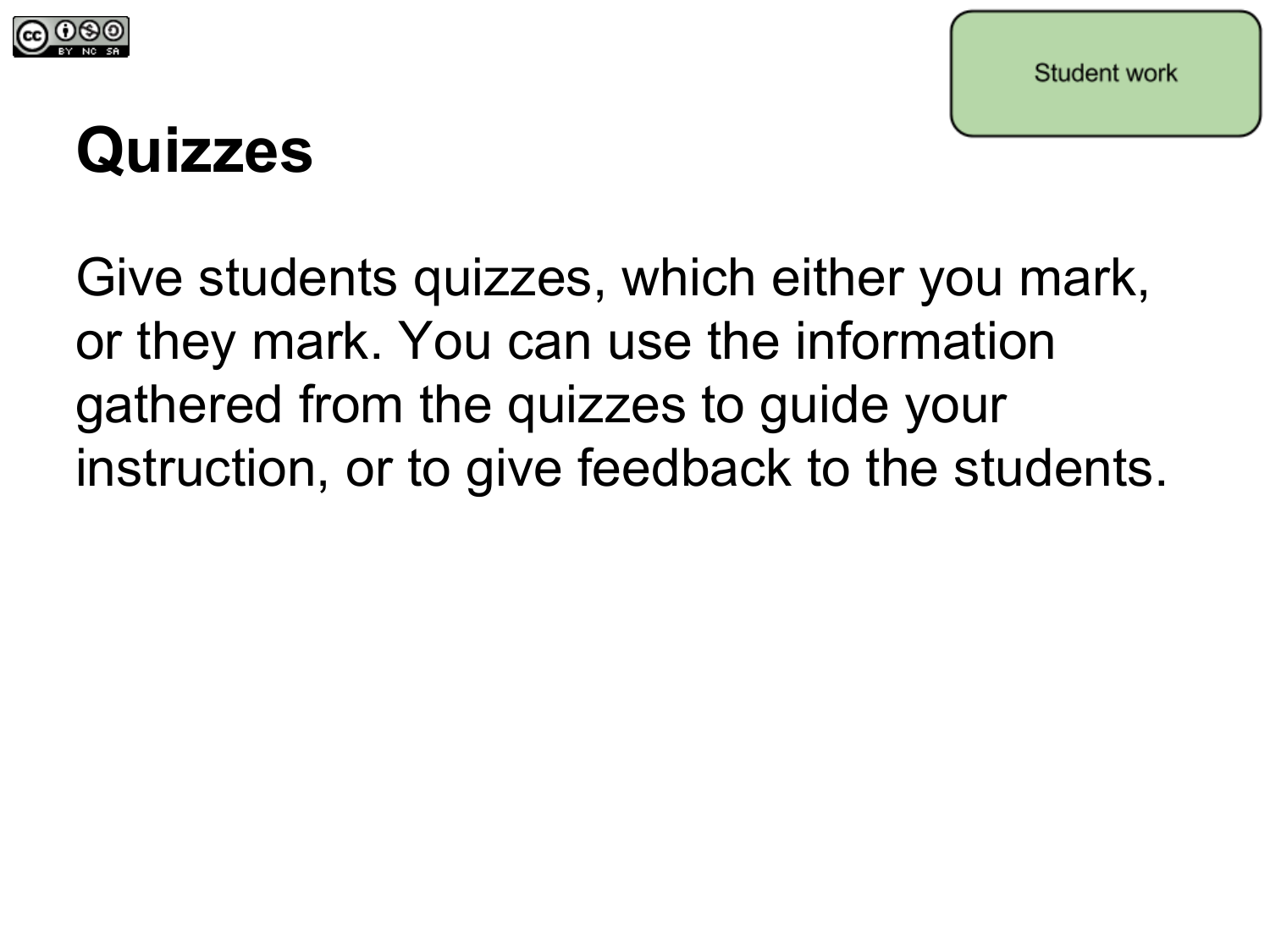

### **Write it down**

Have students write down an explanation of what they understand. Read these explanations to help inform your instruction, and write comments on them (or discuss them with the student) to give them feedback.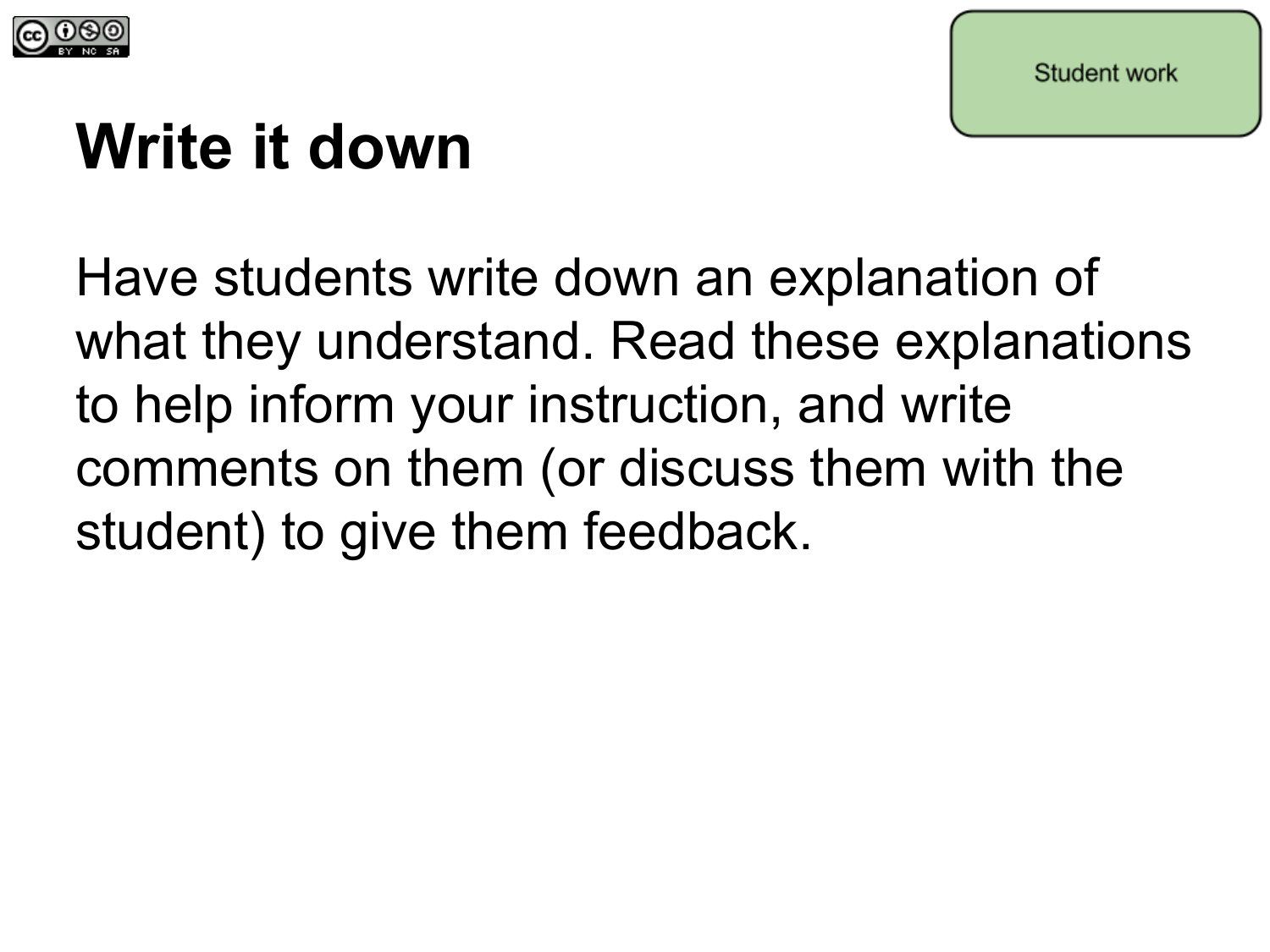

## **My Favorite No**

Assign students a warm up problem or two. Hand out index cards to the students. Sort the index cards into **yes**/**no** piles. Choose your favourite **no** response and analyze it as a class.

See <https://www.teachingchannel.org/videos/class-warm-up-routine>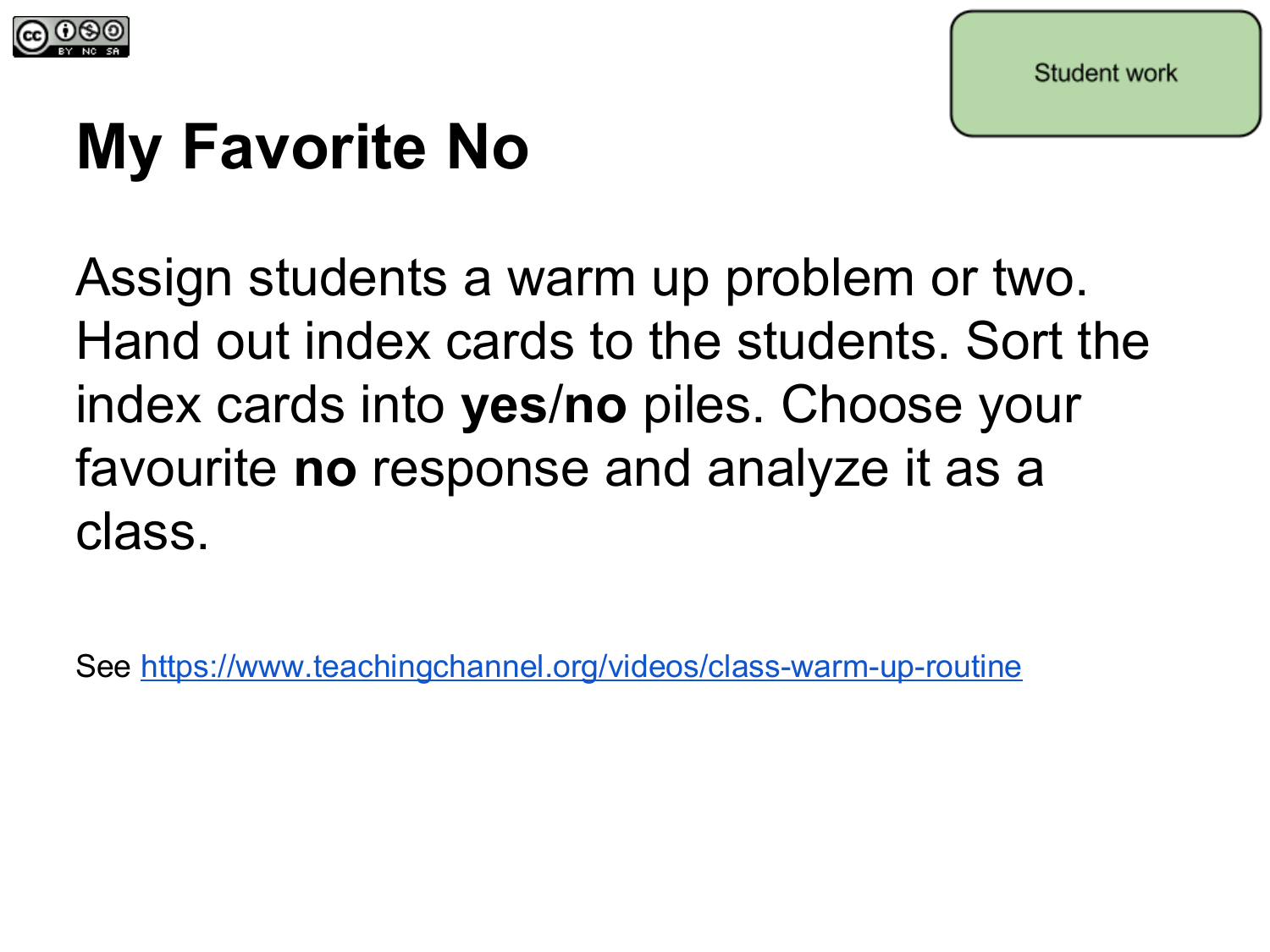

### **Mini-whiteboards**

Each student, or groups of students, has a mini-whiteboard. As they work through problems, they can share them either with you as a class, or you can walk around the classroom and see their work.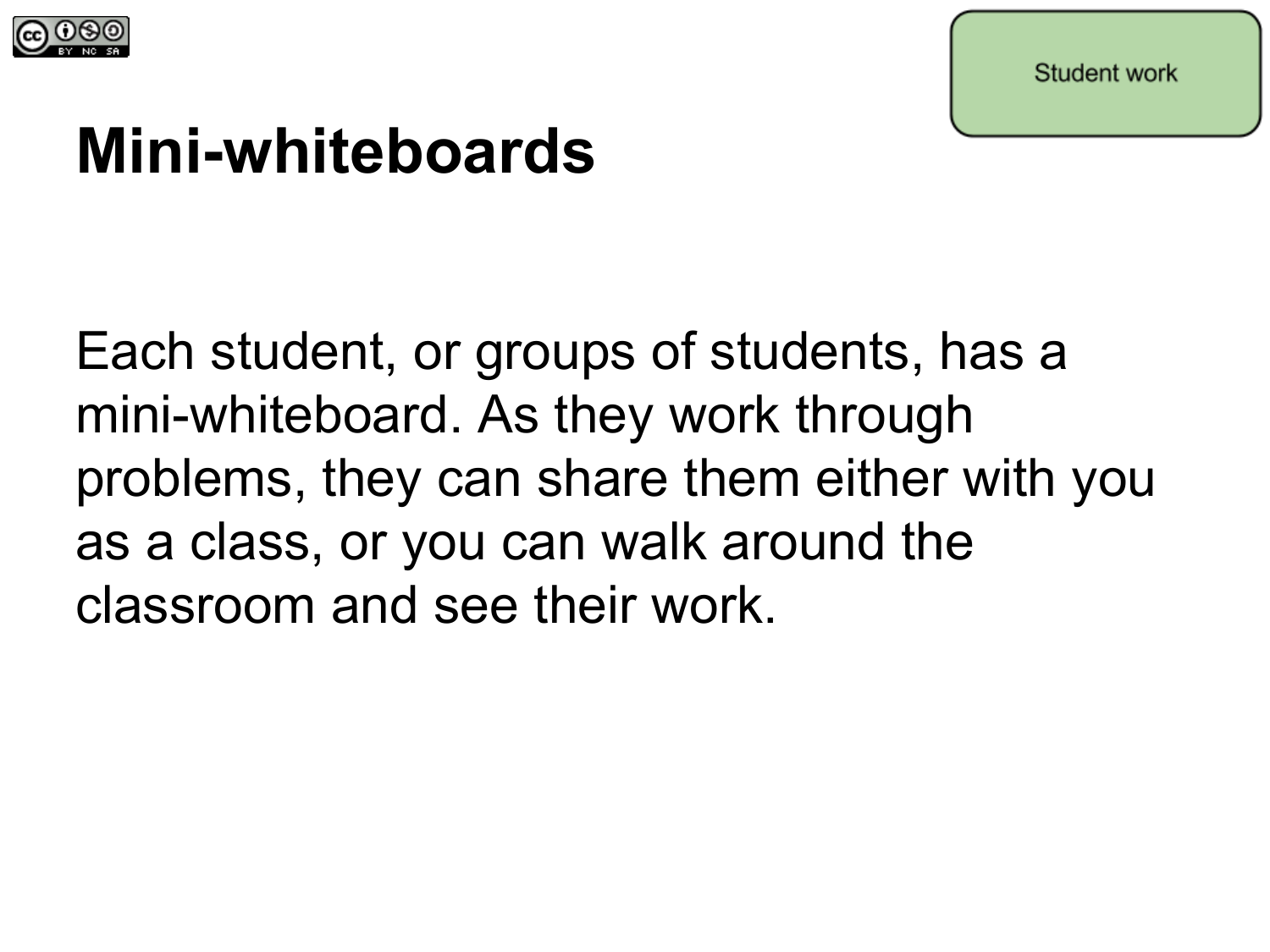

### **Create something**

This is similar to checking for transfer. Have students build/create something that requires that they apply what they have learned.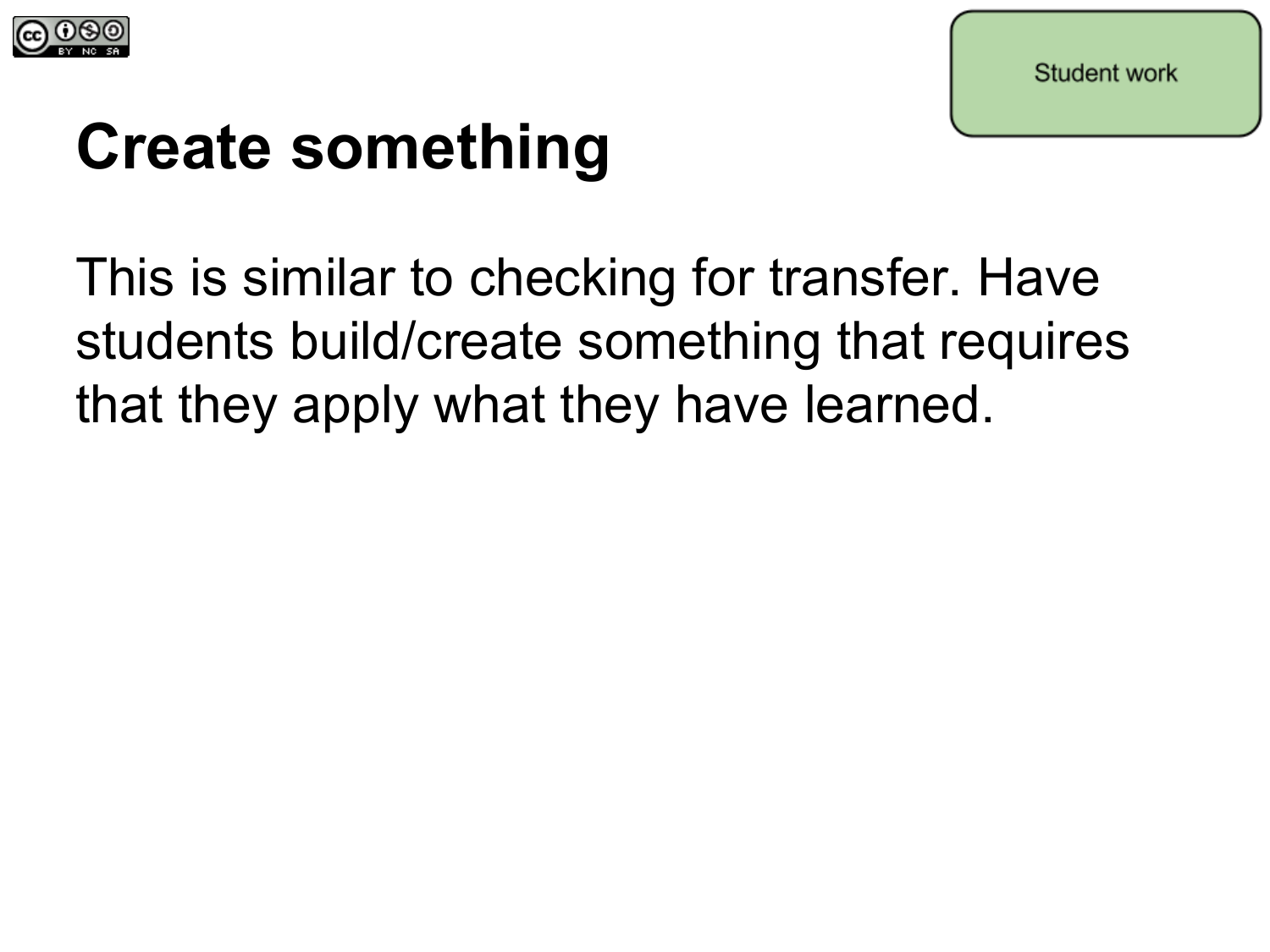

### **Check for transfer**

Check to make sure your students are able to transfer a concept from one domain to another. This could take a variety of forms. For example, can they identify the climax in a short story, a novel, a movie, and an advertisement?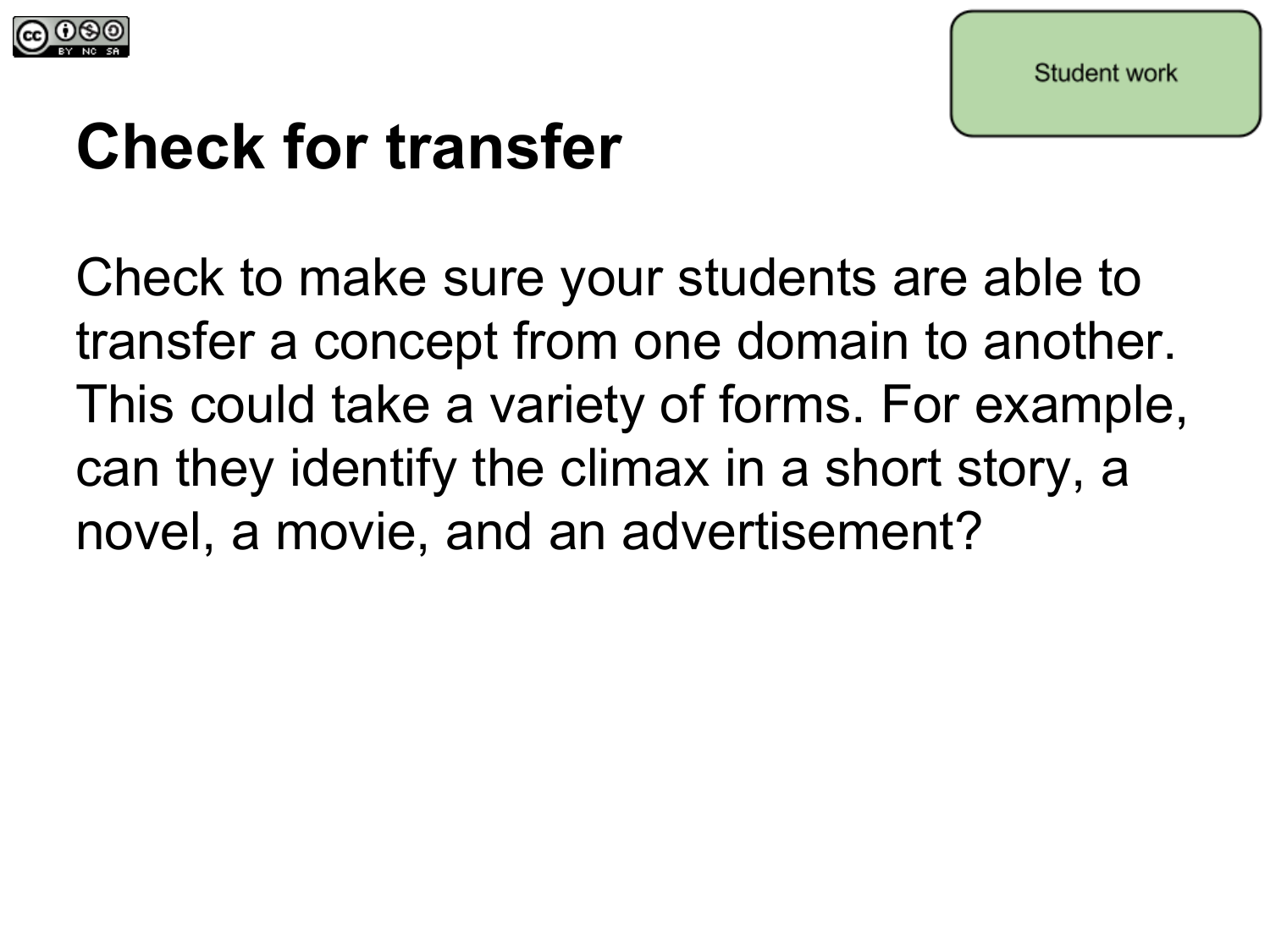

## **Extension Projects**

Extension projects such as:

- diorama
- poster
- fancy file folder
- collage
- $\bullet$  abc books

Any creative ideas students can come up with to demonstrate additional understanding of a concept.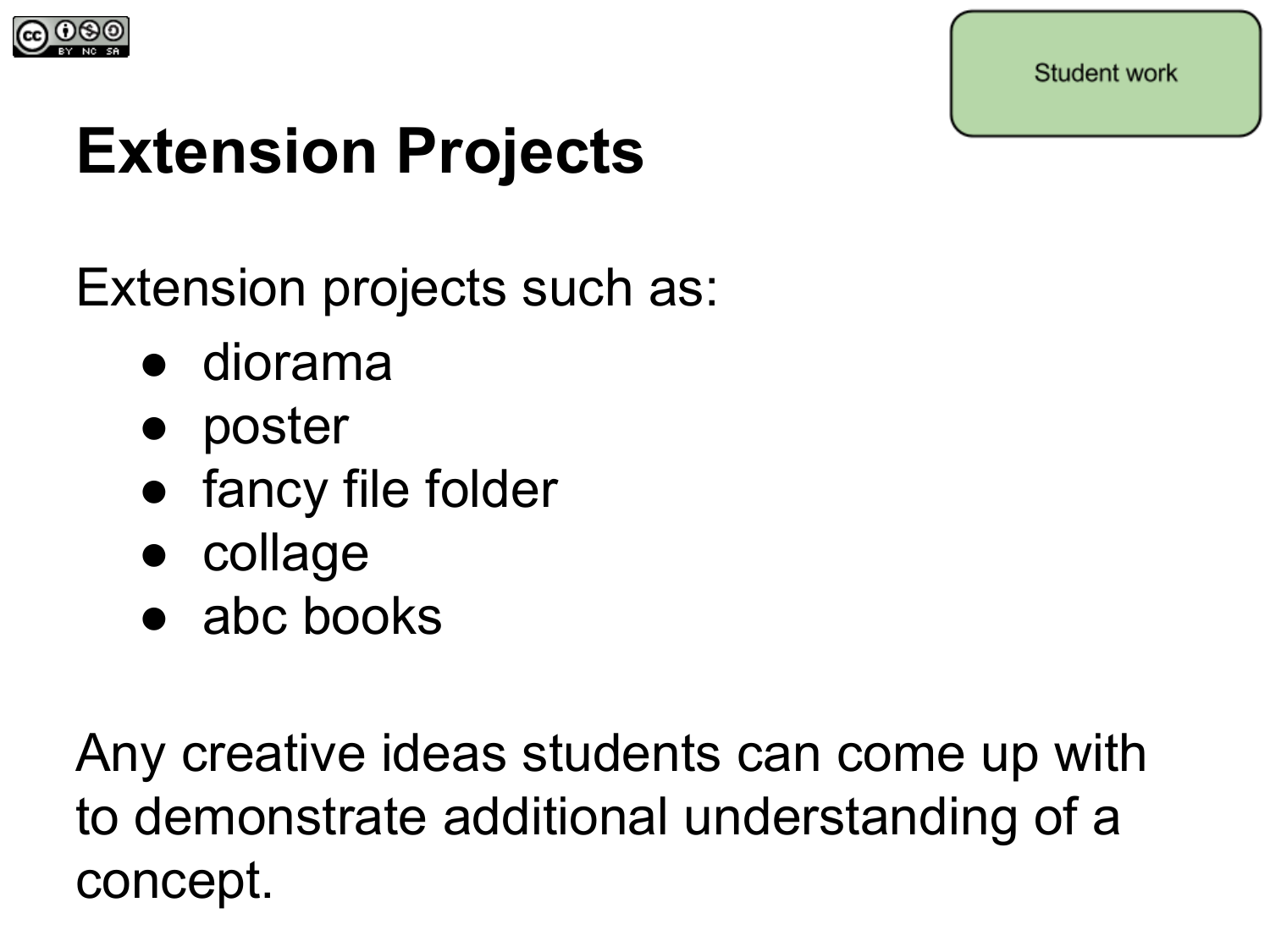

### **Doodle It**

### Have students draw what they understand, instead of writing it.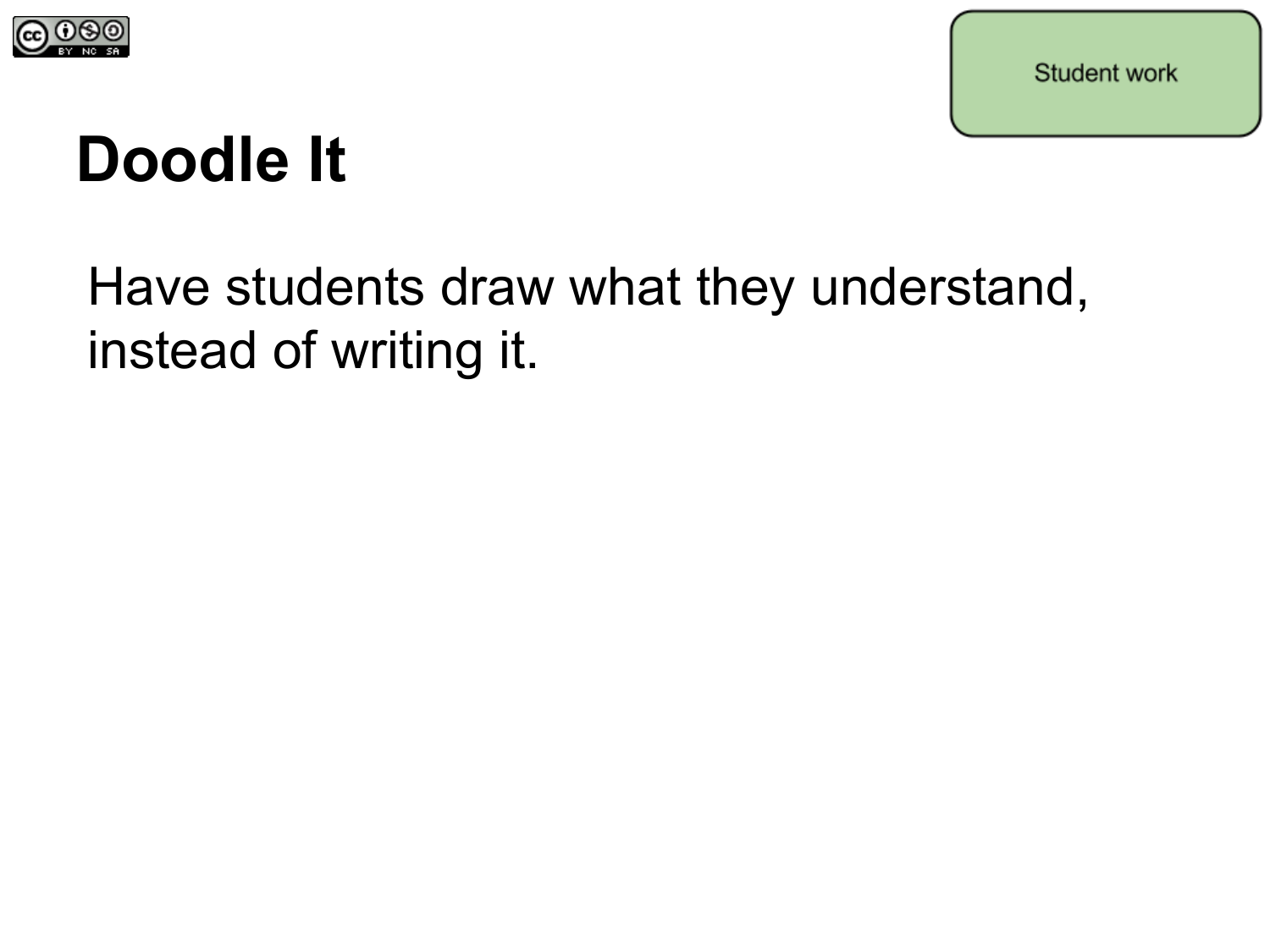

### **Chalkboard Splash**

Numerous students respond to a prompt/question on the chalkboard or whiteboard at the same time.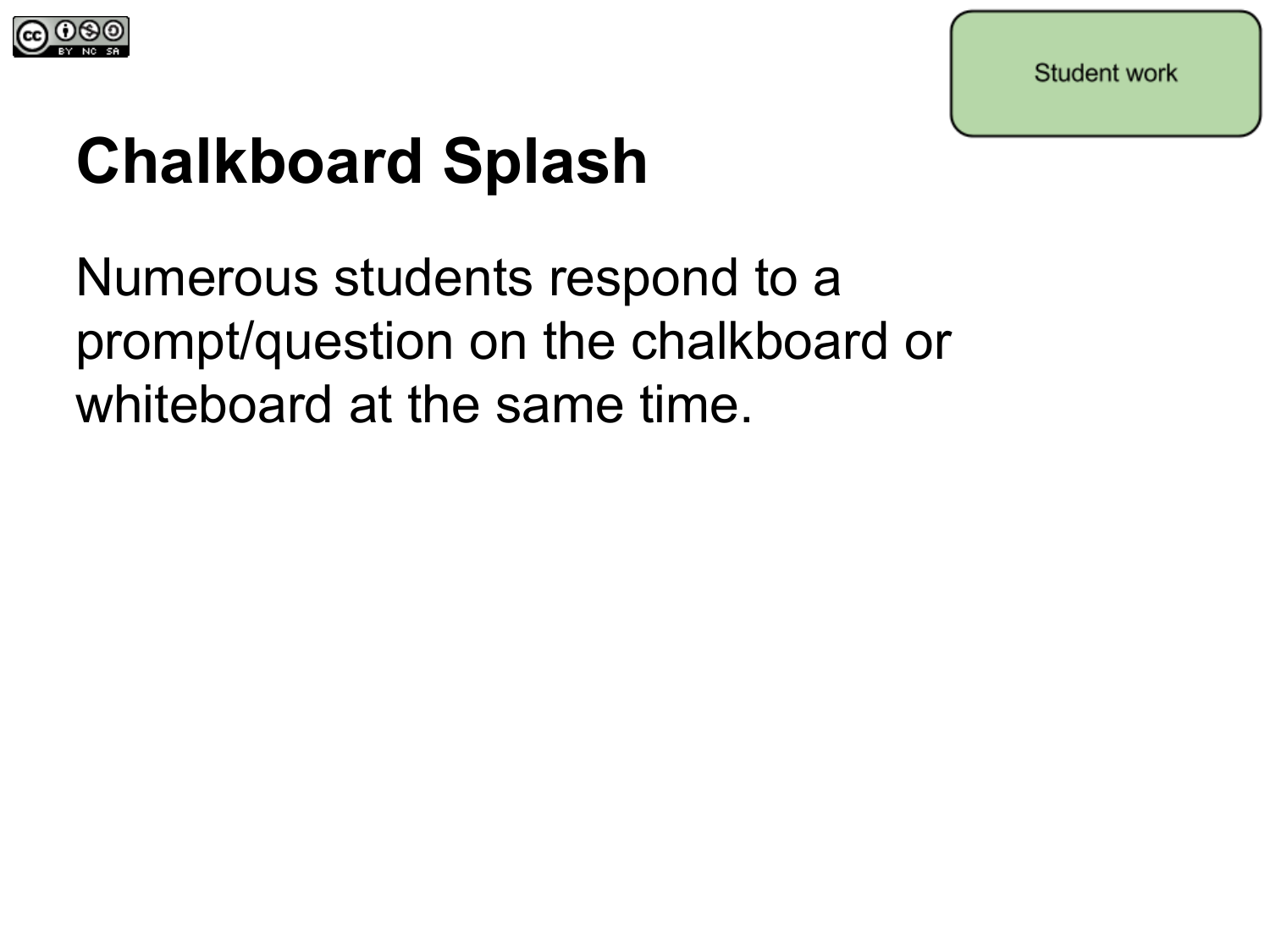

### **Text Rendering**

Students read an informative text independently, highlighting or writing down a few sentences they find important, interesting, of note, or that give them an Ah ha! moment. Then, group students and have each share a sentence from the text. Next, have each student pick and share a phrase from the sentence they shared. Finally, each student will pick one word from that sentence and share. Have students then discuss if the words, phrases, and sentences they chose sum up the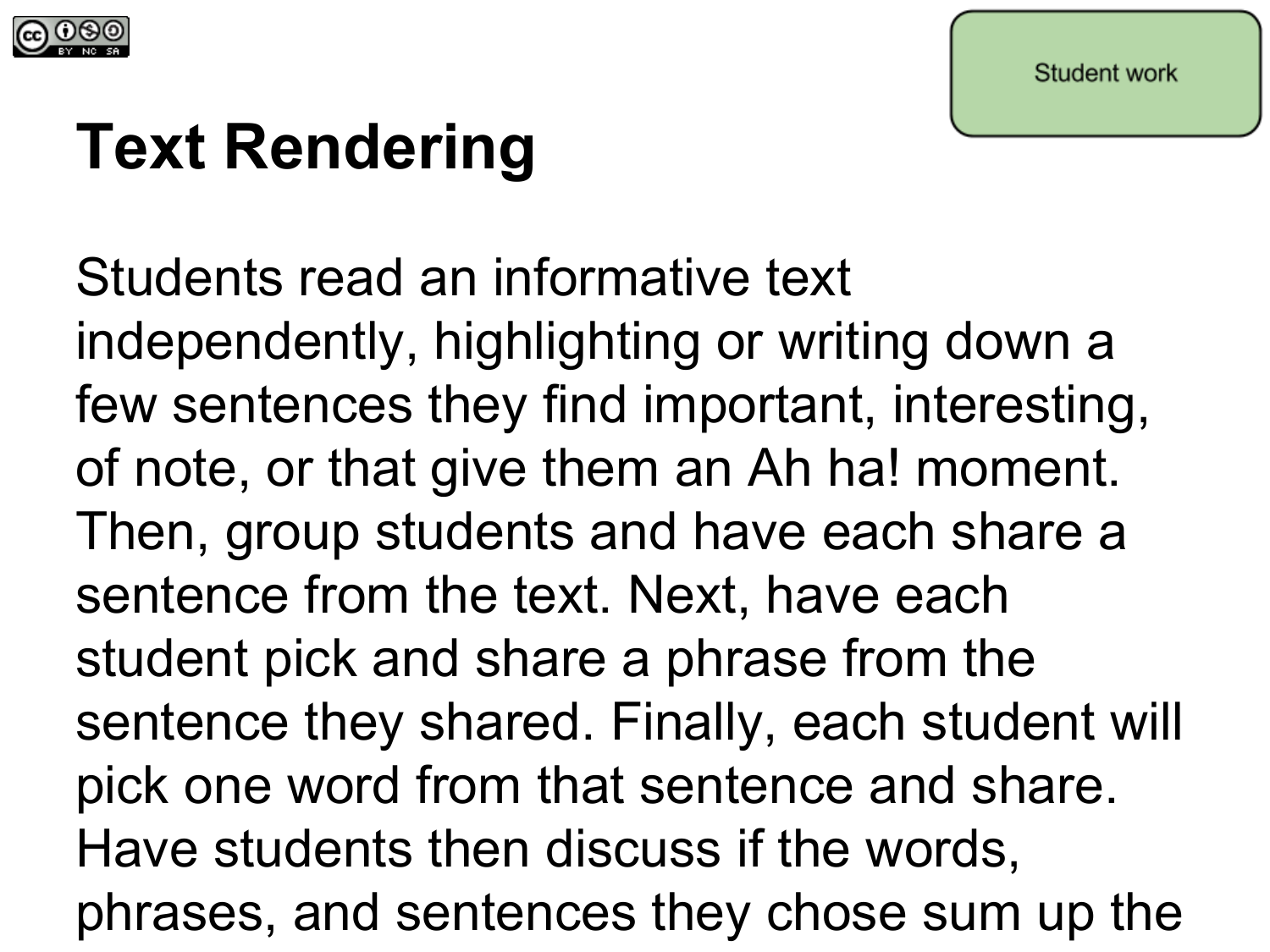

### **Metacognition**

Metacognition allows for the students to process what they did in class and why it was done. At the end of class (or each assignment if on block sched), have students complete a table similar to the one below. Collect and provide feedback.

| What did we do      | Why did we do it?                        | What did I learn? today? |
|---------------------|------------------------------------------|--------------------------|
| How can I apply it? | What questions do I still have about it? |                          |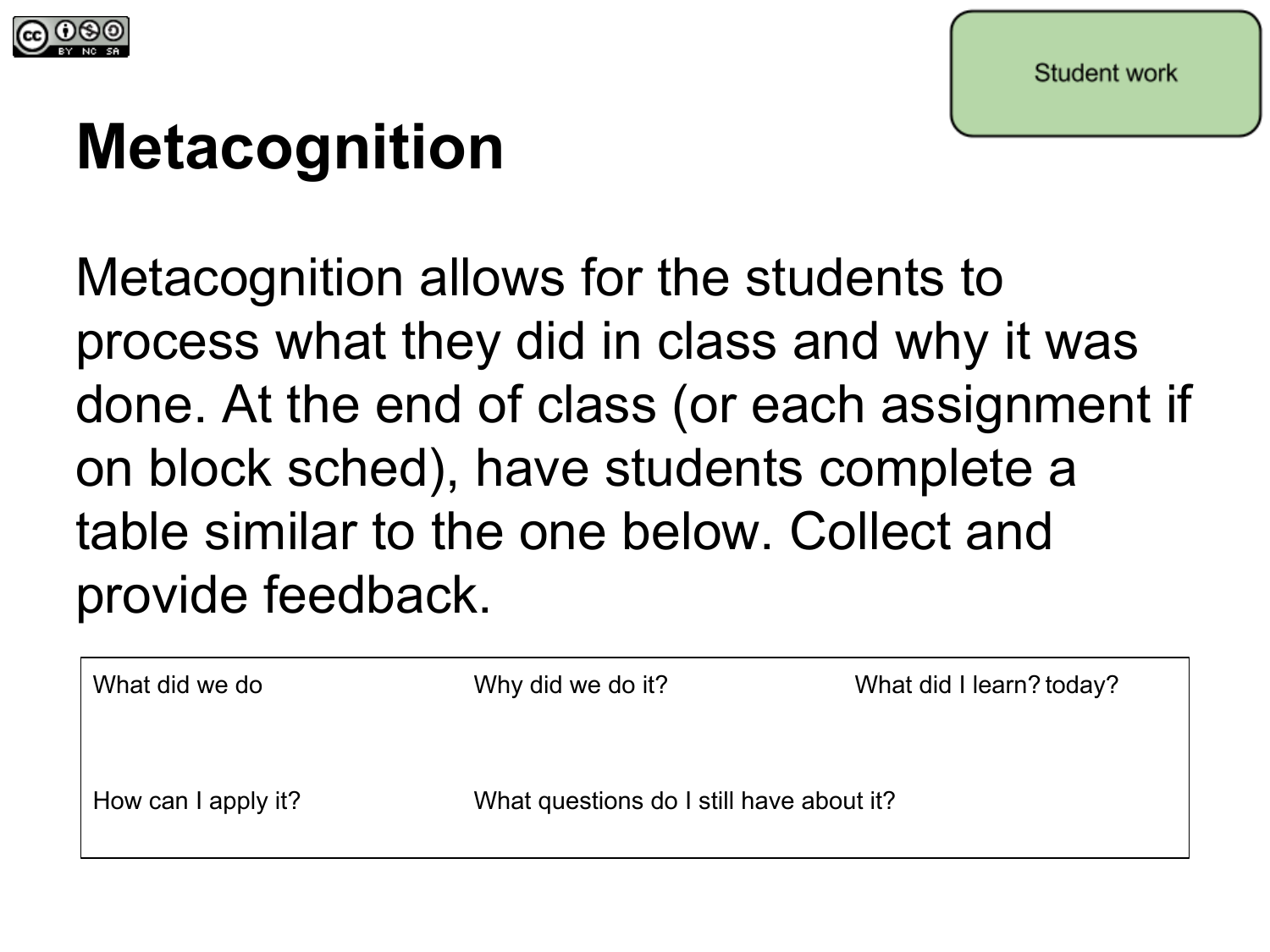

### **Exit slip**

You hand out a short quiz or a few simple questions, and students give them to you as they leave your class.

| Things I Learned Today     |
|----------------------------|
| Things I Found Interesting |
| Question   Still Have      |

Source: [http://wvde.state.wv.us/strategybank/3-2](http://wvde.state.wv.us/strategybank/3-2-1.html)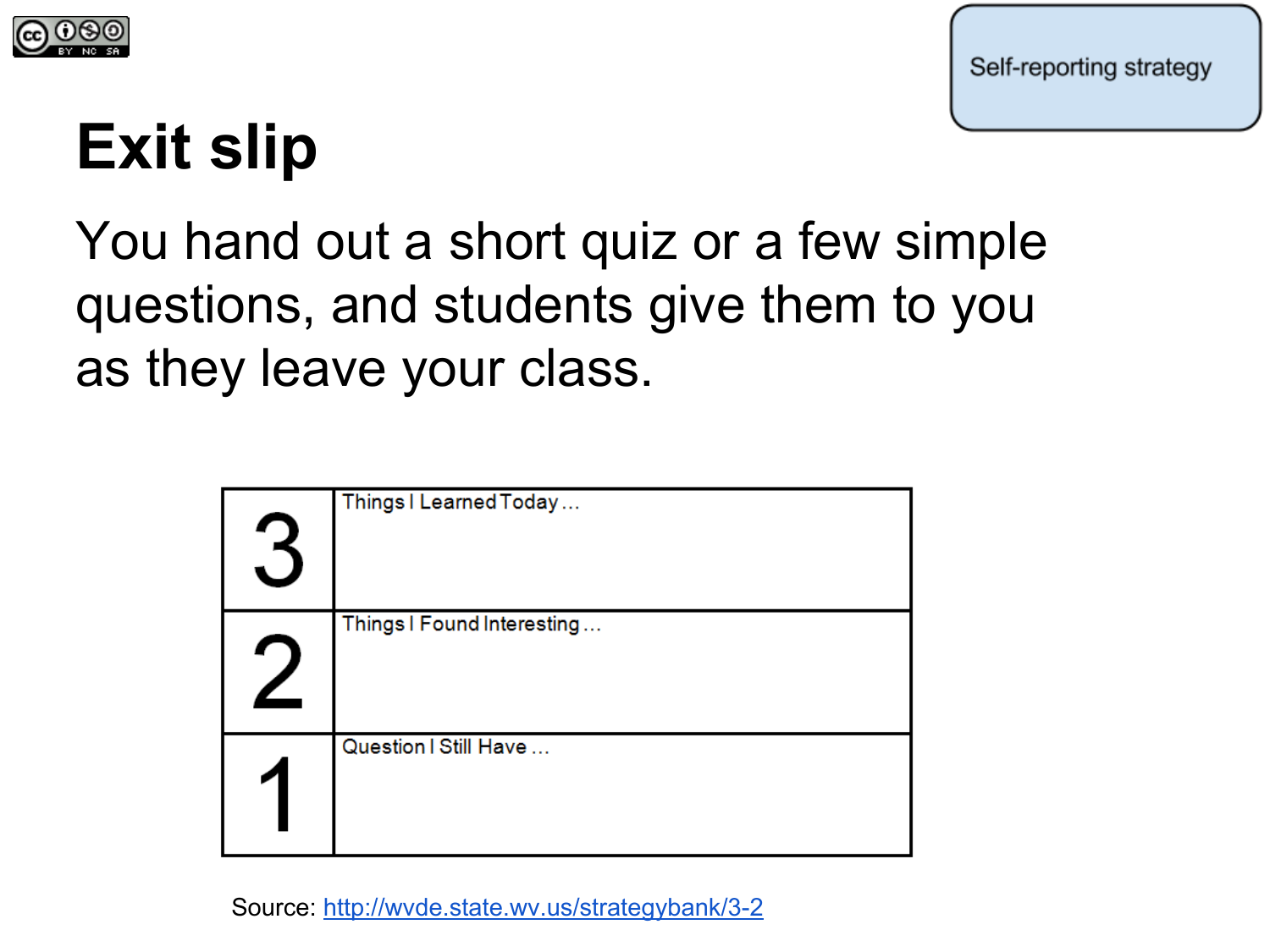

Self-reporting strategy

### **Quick nod**

### You ask students if they understand, and they nod yes or no.

<https://understoodit.com/>- is a virtual quick nod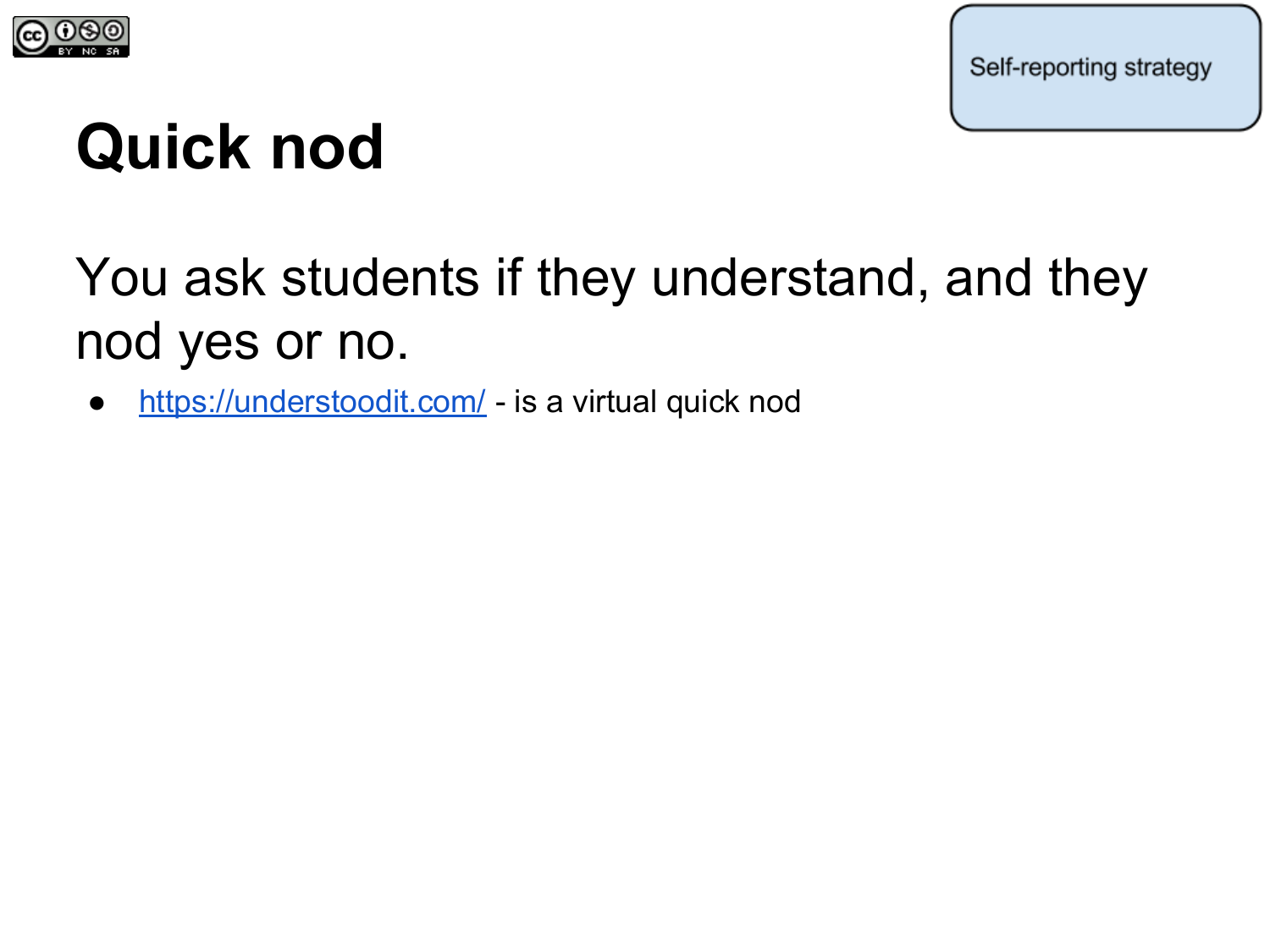

### **Watch body language**

If you pay careful attention to the body language of your students, quite often they will communicate understanding or a lack of understanding through their body language.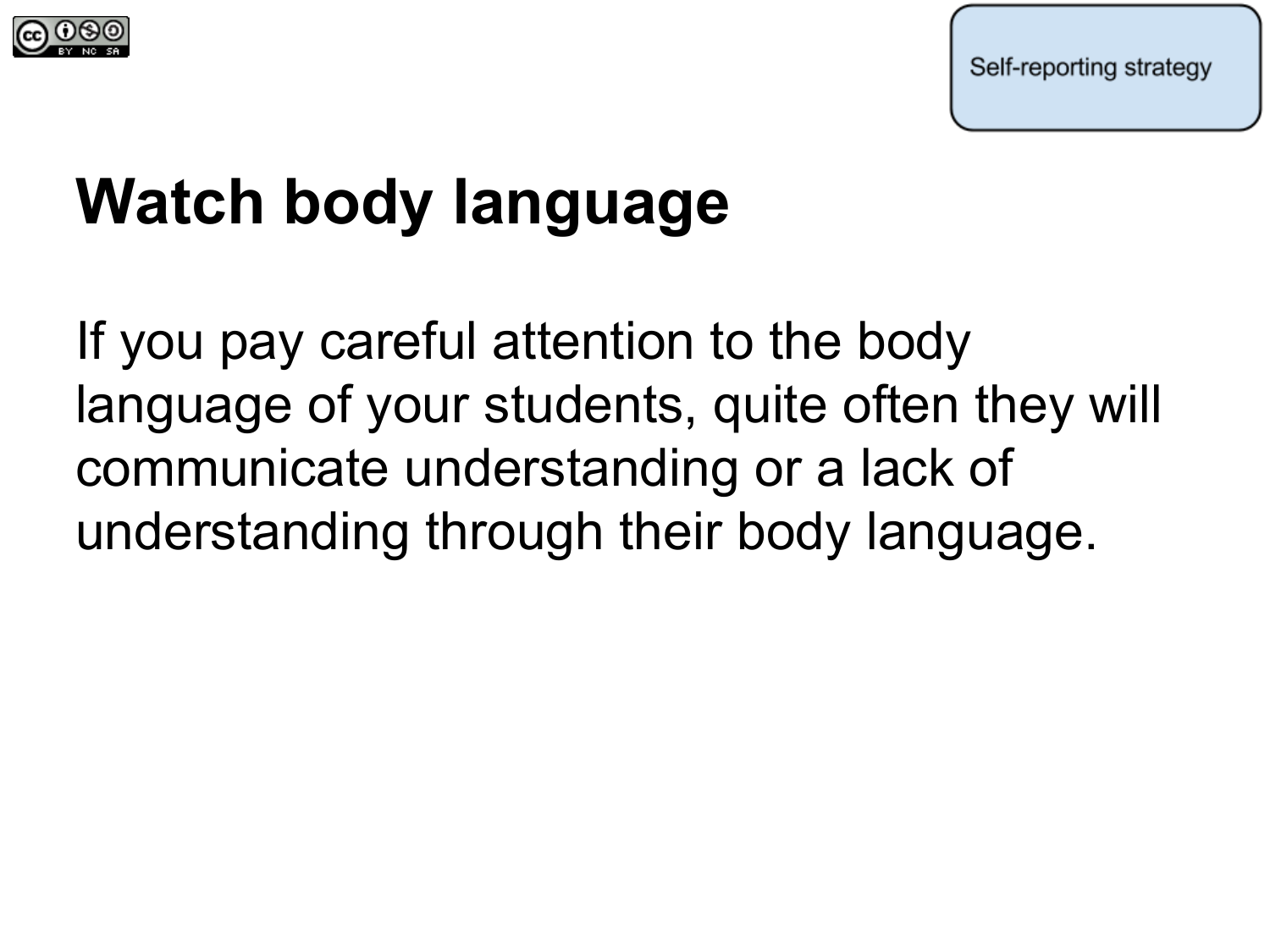

Self-reporting strategy

### **Running records**

Assess students on reading, keeping track of what they do as they read, and what mistakes they make (possibly including self-corrections).

[Here is more detail on running records.](http://www.decd.sa.gov.au/northernadelaide/files/links/DECD_Running_Records_1_v8.pdf)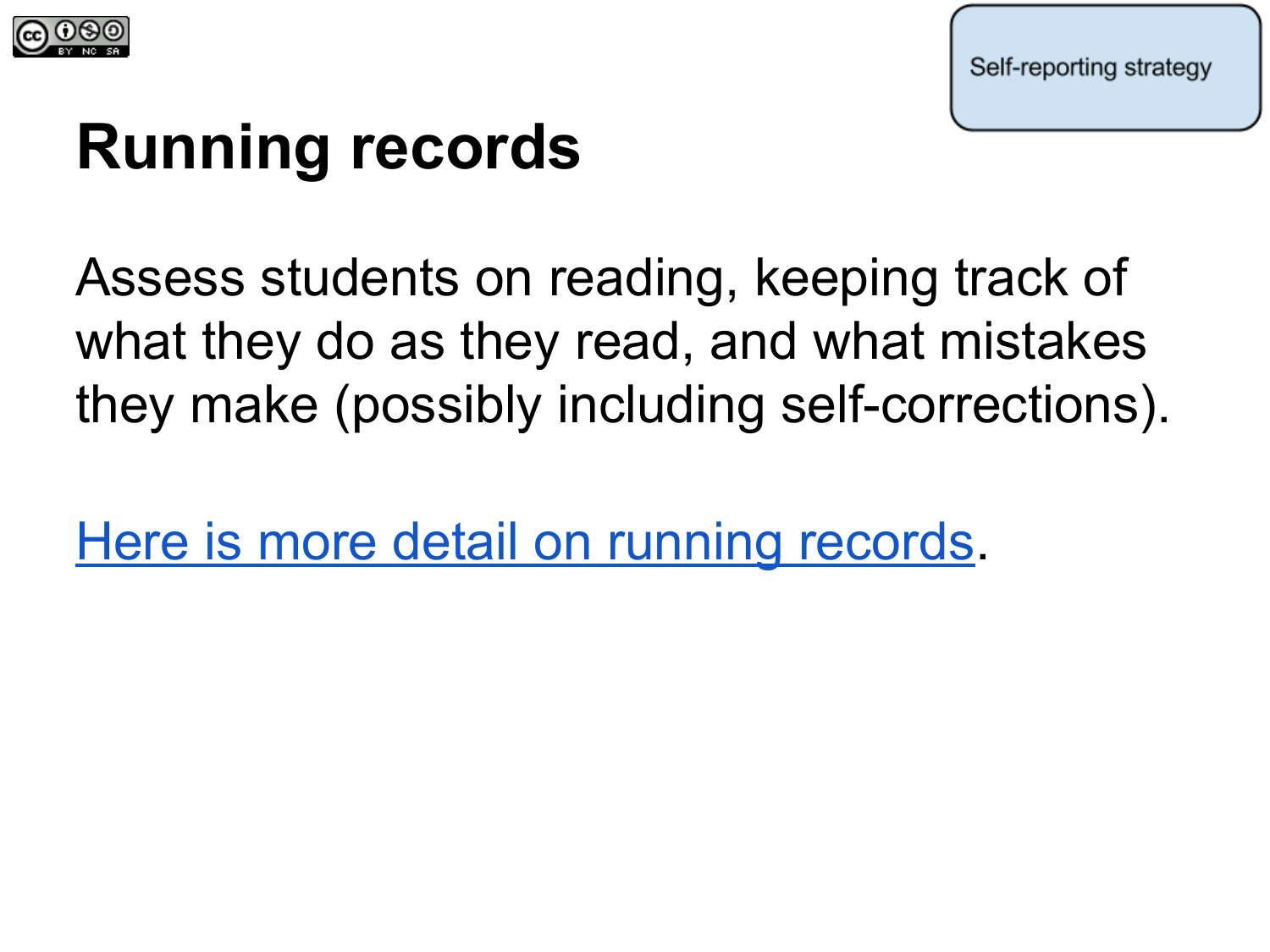



### **Thumbs up, middle, or down**

Ask the class if they understand a concept. If they (think) they get it, thumbs up. If they are not sure, thumbs middle, if they don't get it, thumbs down.

In ancient Greece they used a closed fist (I have a good grip on the matter) or an open hand. @Braddo

See [http://en.wikipedia.org/wiki/Zeno\\_of\\_Citium](http://en.wikipedia.org/wiki/Zeno_of_Citium)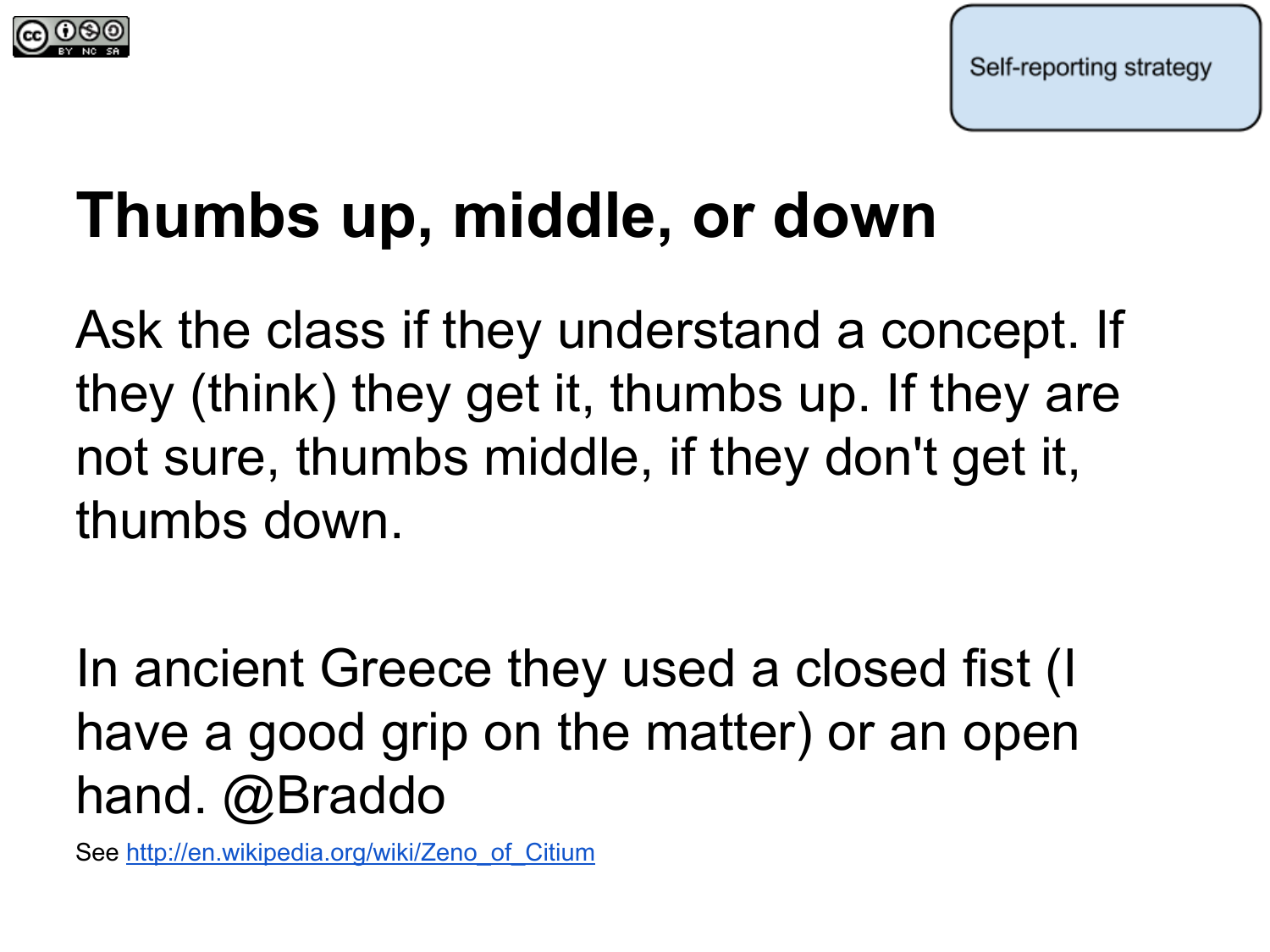

Self-reporting strategy

### **Hand Thermometer**

### Use for Peer Feedback

Students share with the class one thing that is being worked on such as strong leads. After the student has shared, the class raises their hands to level that they feel the item has met the criteria - no verbal comments necessary as student who shared has a very quick visual of where they are at

- all the way up is "hot" or excellent
- half way up is "mild" or okay, meets but could be better
- just above desk height is "cold" or needs to be improved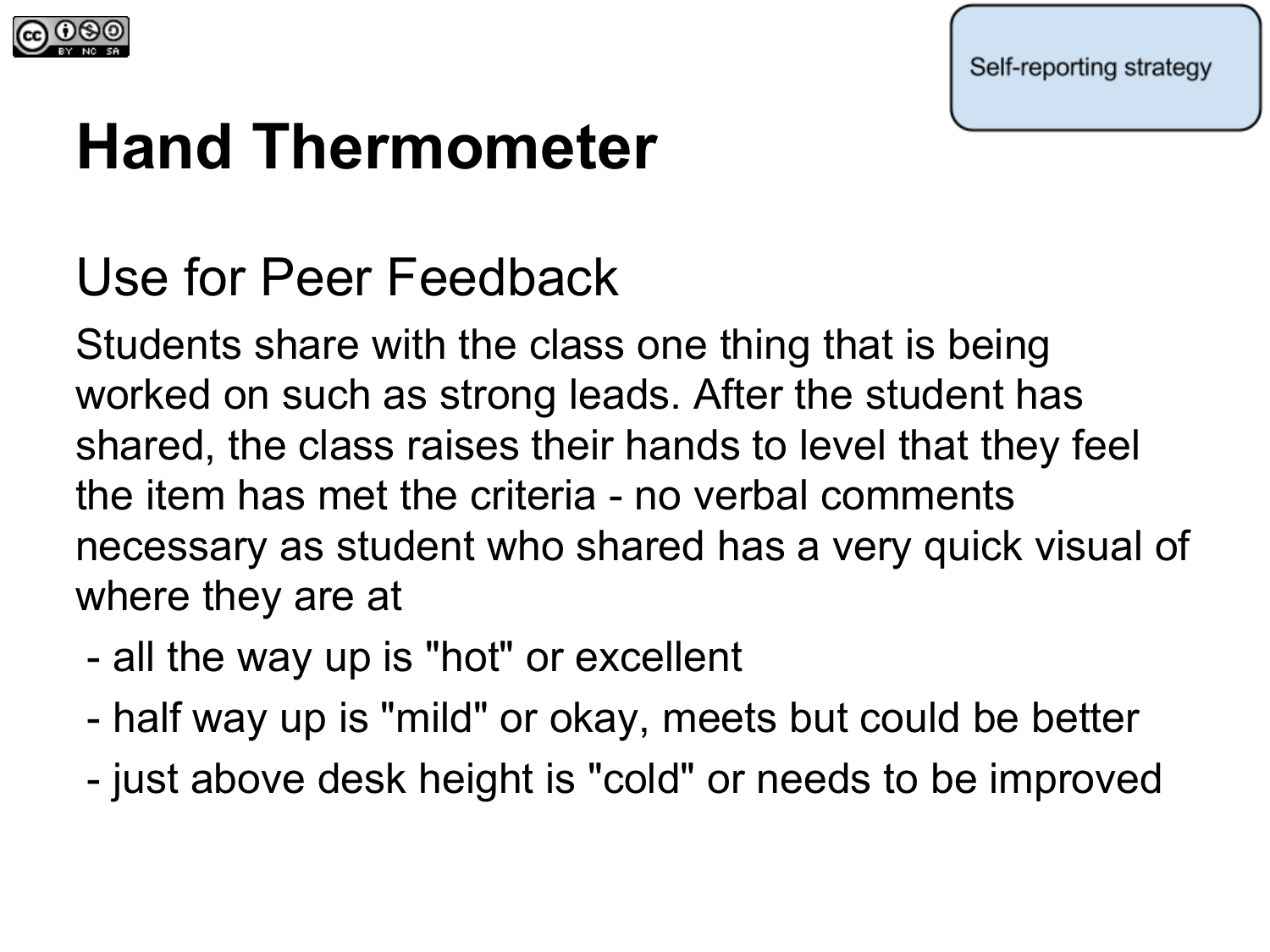

Self-reporting strategy

### **Two Roses and a Thorn:**

Name two things that you liked about a chapter, lesson, etc and one thing you did not like or you still have a question about. This can be used as a wrap up or an exit ticket.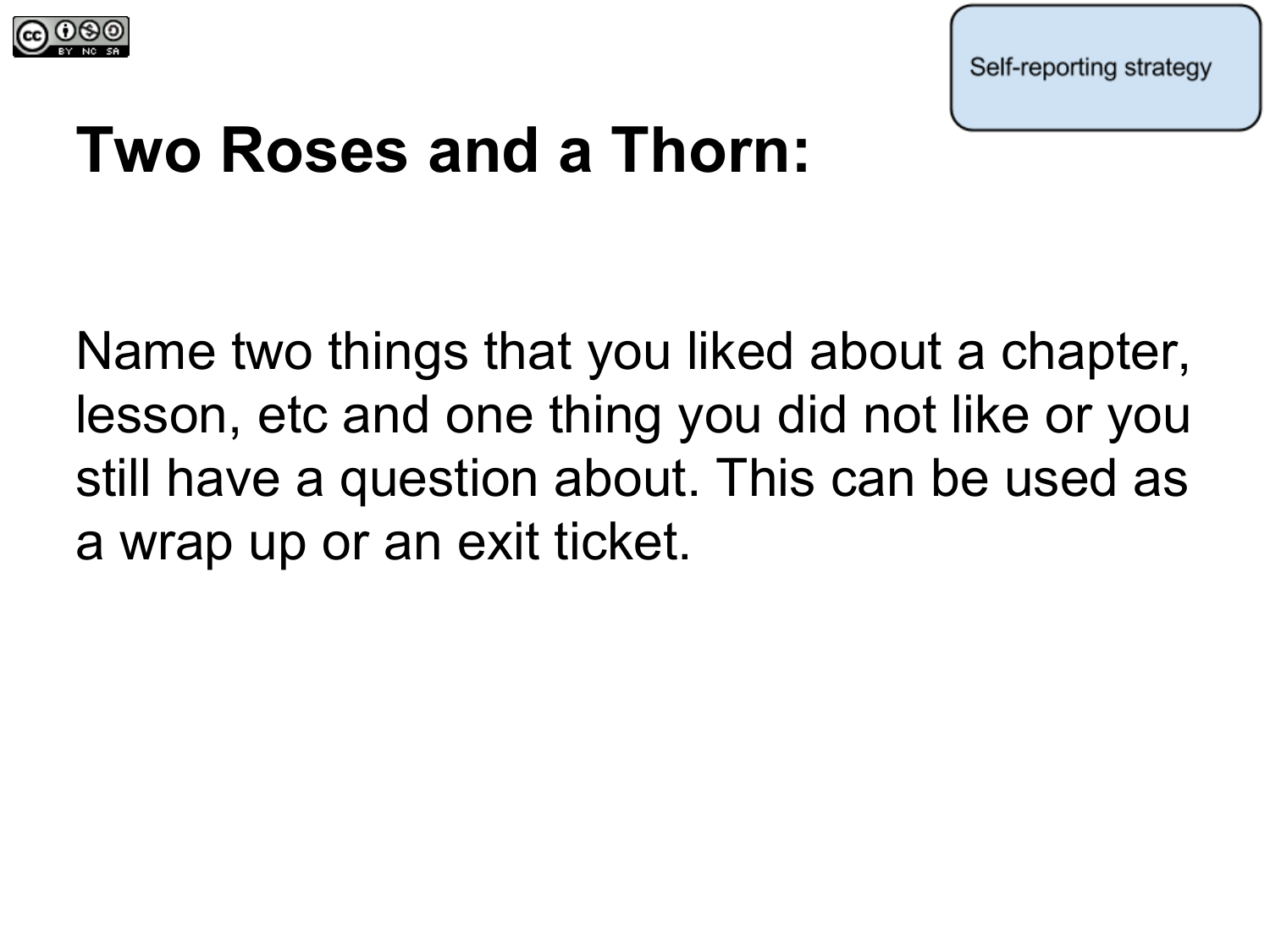

# **Fingers up!**

Similar to thumbs up/down/middle - choose option or match using 1, 2, 3, 4, or 5 fingers held up with 1 meaning "I need a lot of help" and 5 meaning "I really get this."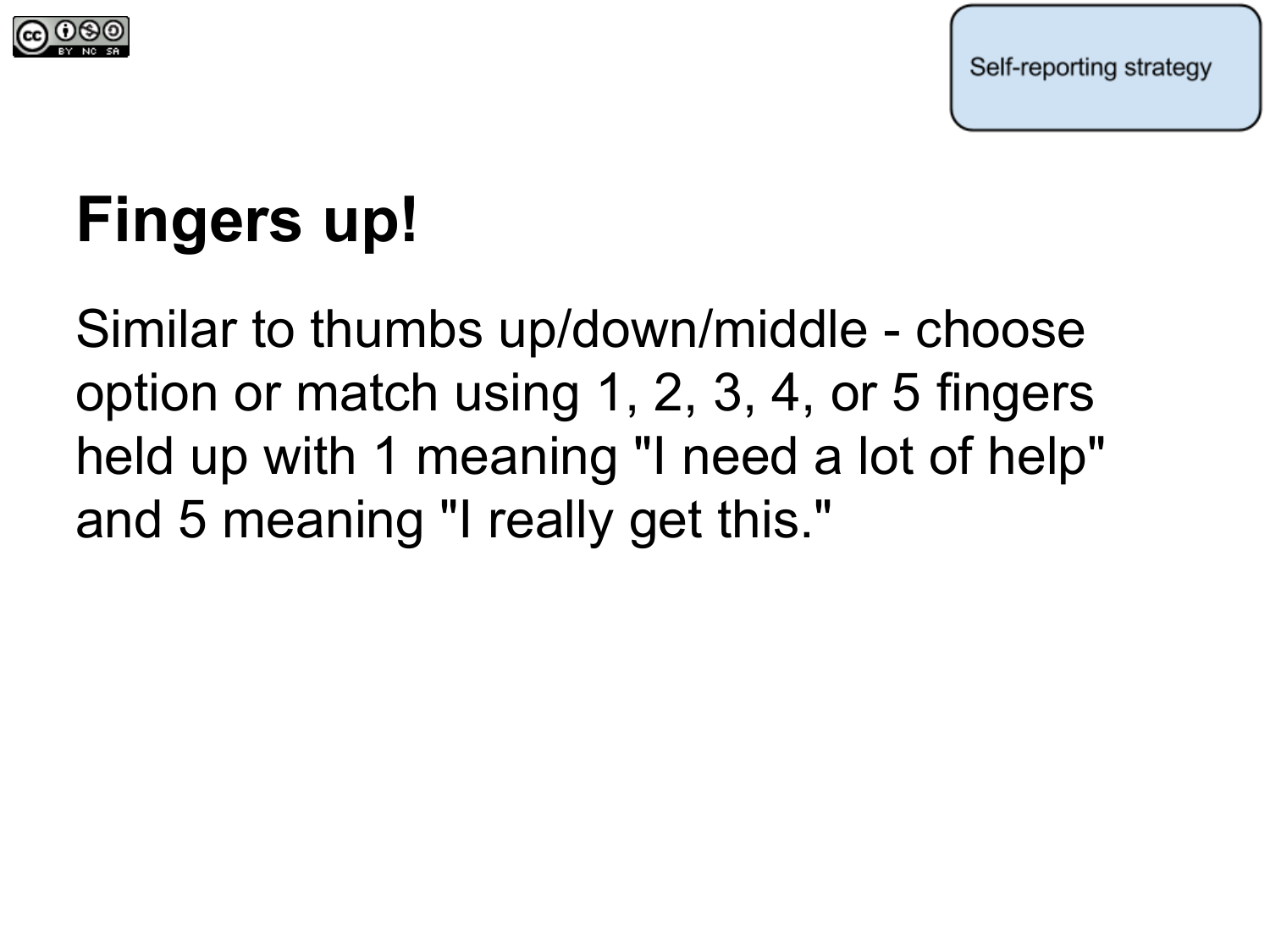

### **Red / green card**

Students hold an index card (that has a red circle on one side and a green circle on the other) in front of them where you can see it. As they are following along with you and understanding, they show the green circle side. When they miss some information, need clarification, or don't understand, they turn it to show you the red circle. Much more effective than having them raise their hands and lets you know shortly after they are lost instead of at the end of class.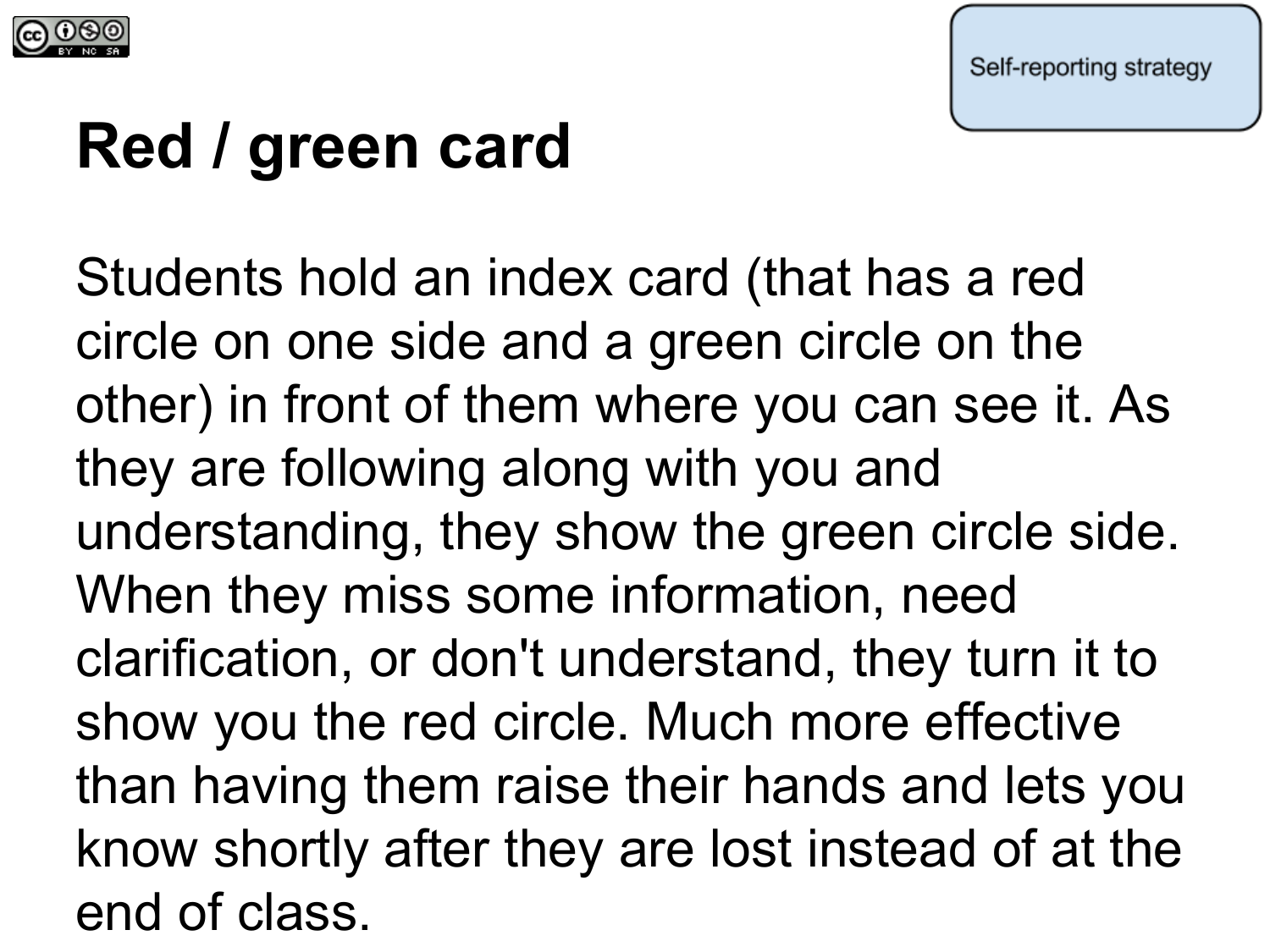

# **Traffic Lights**

Used for pre-assessment, student self-assessment and even as an exit slip. Green  $= 1$  know this; Yellow  $= 1$  may know this OR I partially know this; Red = I don't know this. You can do this before a topic, during the topic and right after the topic. You can track their progress (and so can they). You can use coloured highlighters for this. Some also use coloured cups on a students desk as well.

You can also laminate strips of construction paper, one of each color (r,y,g), single-hole punch on short end, and place on a ring. Students can then raise the appropriate color at any point during the class. (@brandonhebert)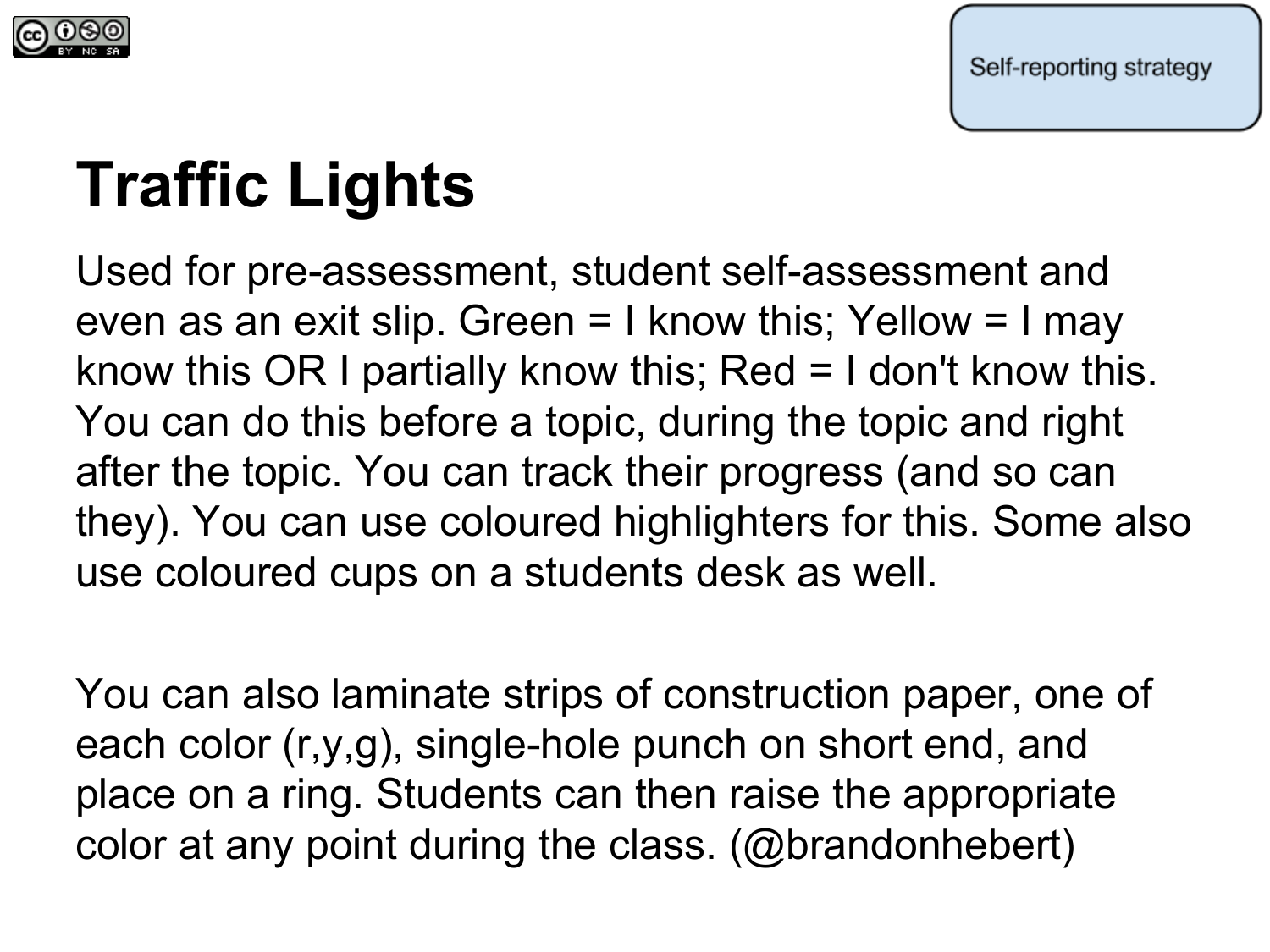

# **Google Forms**

"Comments/questions/suggestions about the lesson?" Students who normally would not participate in class will participate virtually.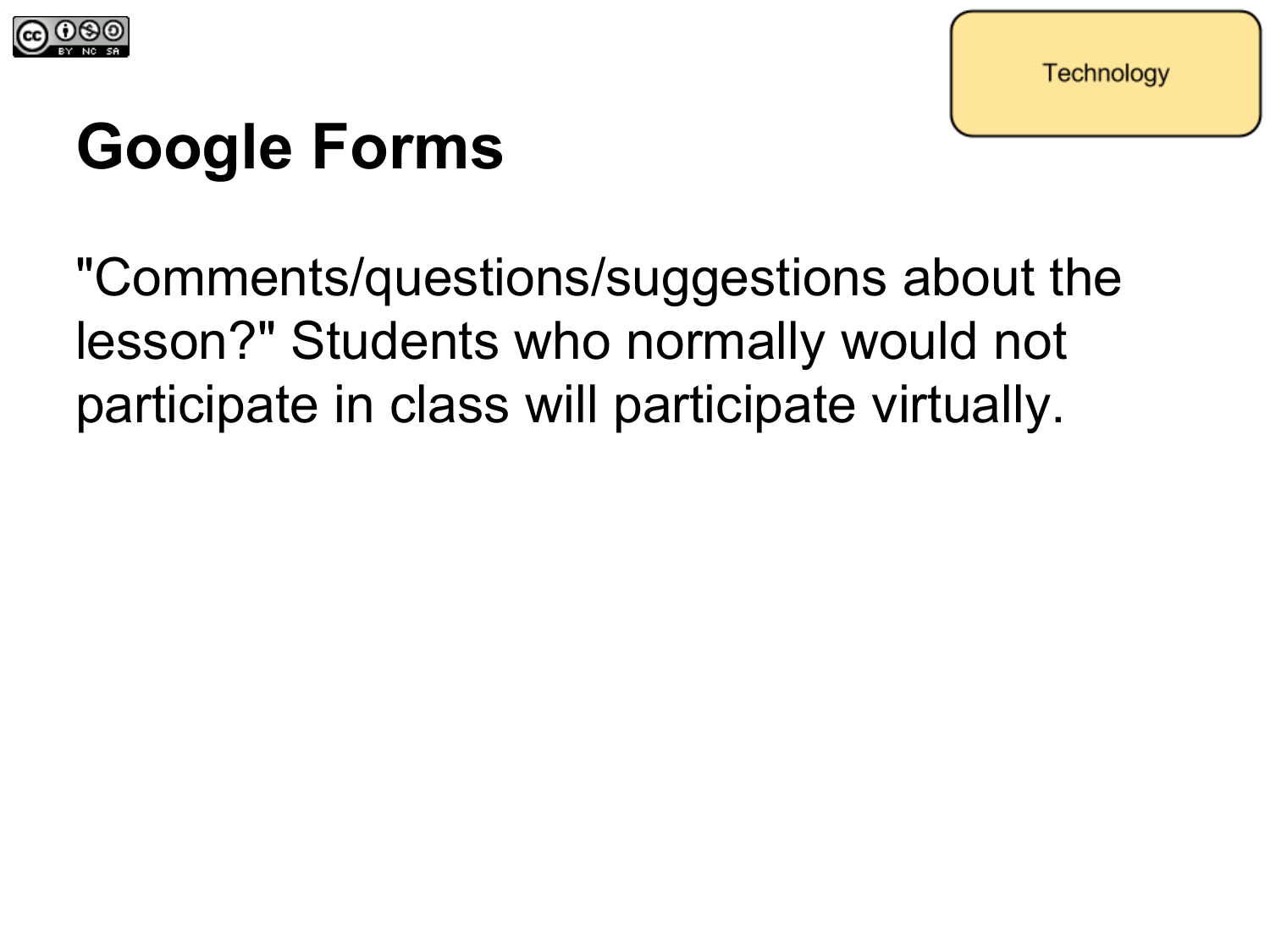

### **Clickers**

Give each student a student response system (or clicker) or use a service like Socrative teacher, Poll Anywhere, or Google Docs and ask questions during class, and have students respond individually (or in groups) to the questions.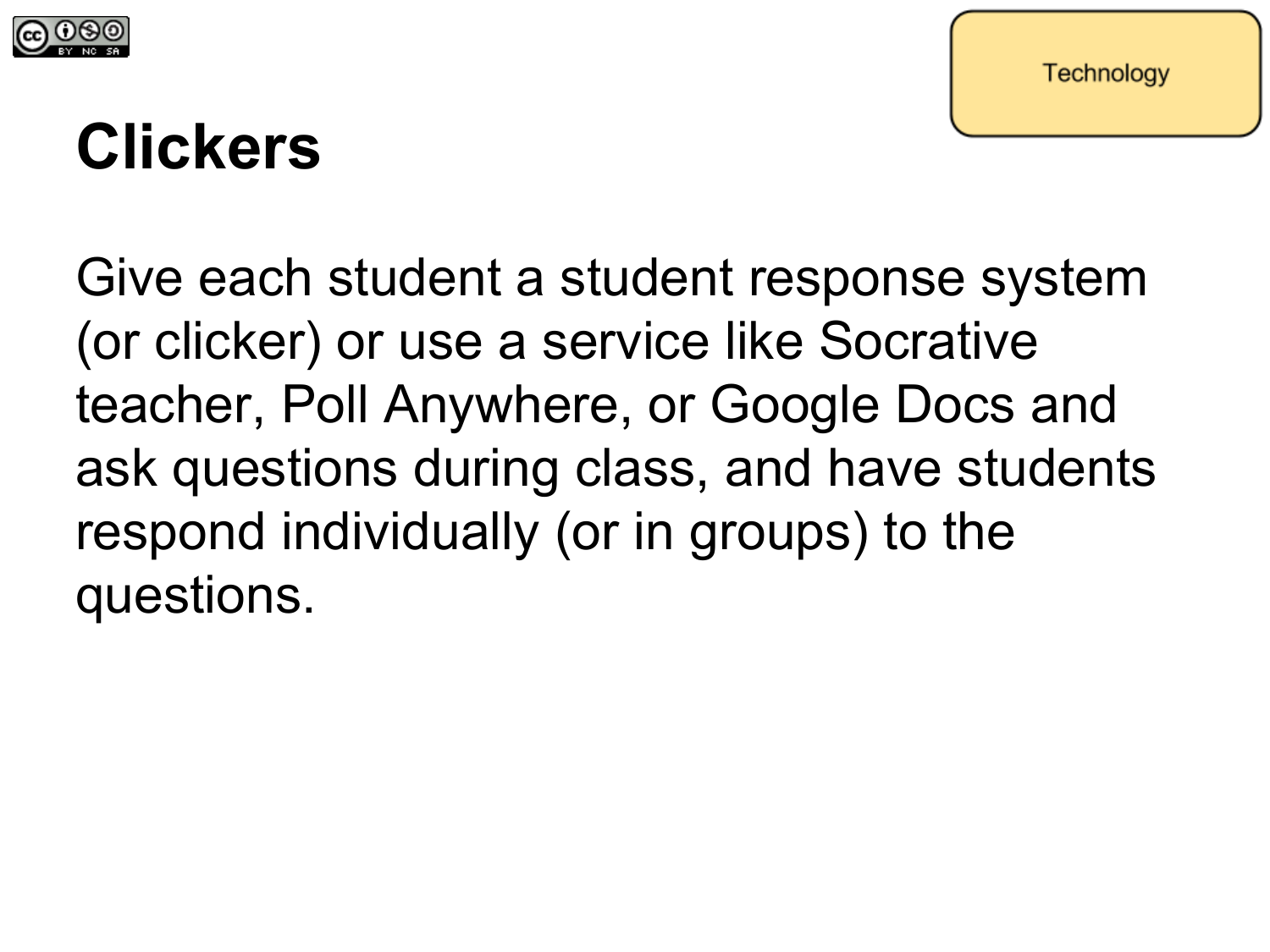

### **Flubaroo**

Use the Flubaroo script to create self-marking quizzes that students can take for formative feedback on their understanding.

See<http://www.flubaroo.com/>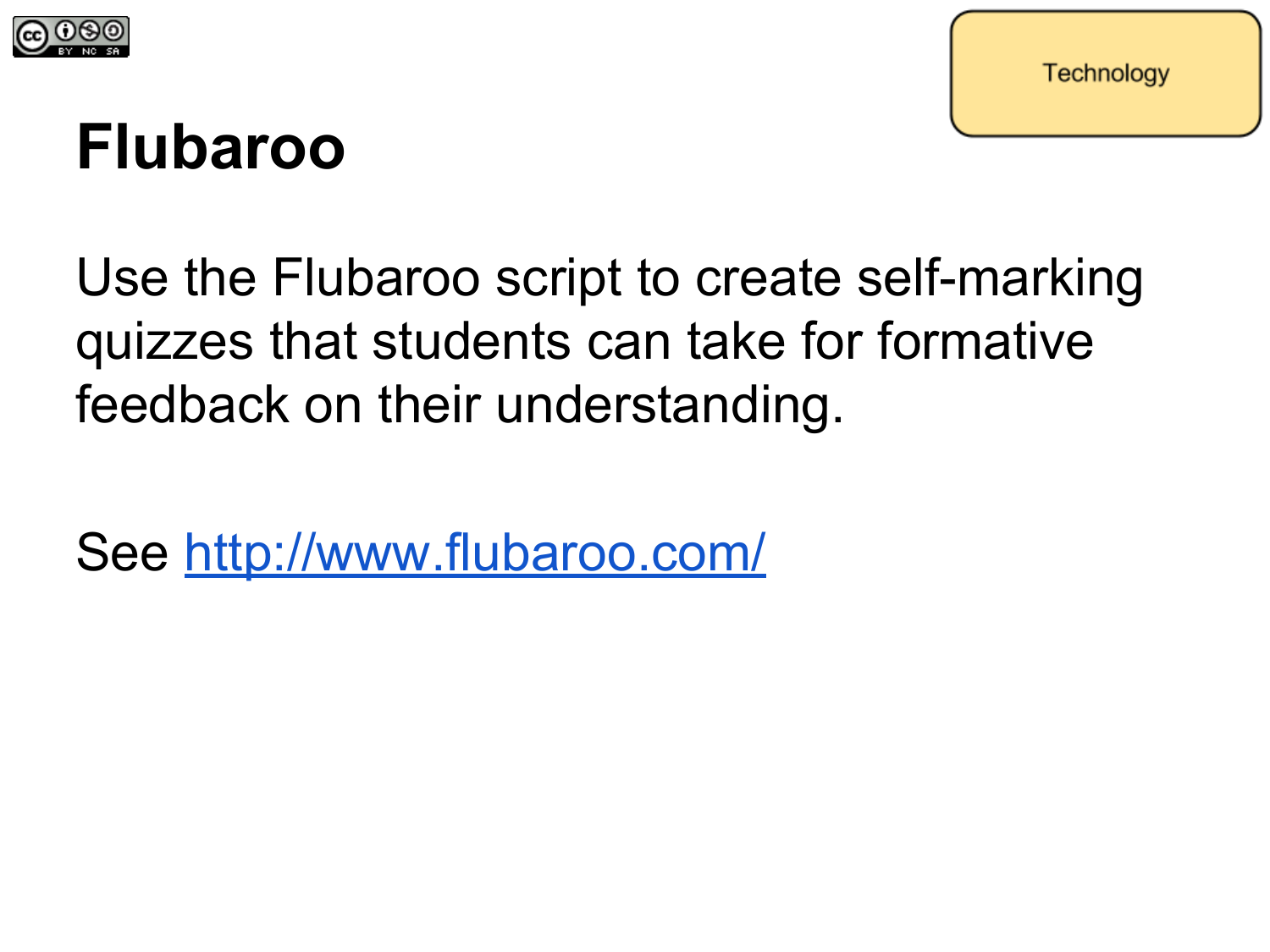

# **Cold-calling**

Ask students questions during class. Use a procedure for asking questions which ensures that all students have a chance to be asked a question, and include students who might not otherwise participate.

Apps such as TeacherPal (free) can be used to randomly call on students without repetition or leaving anyone out, for those of us who can't touch popsicle sticks.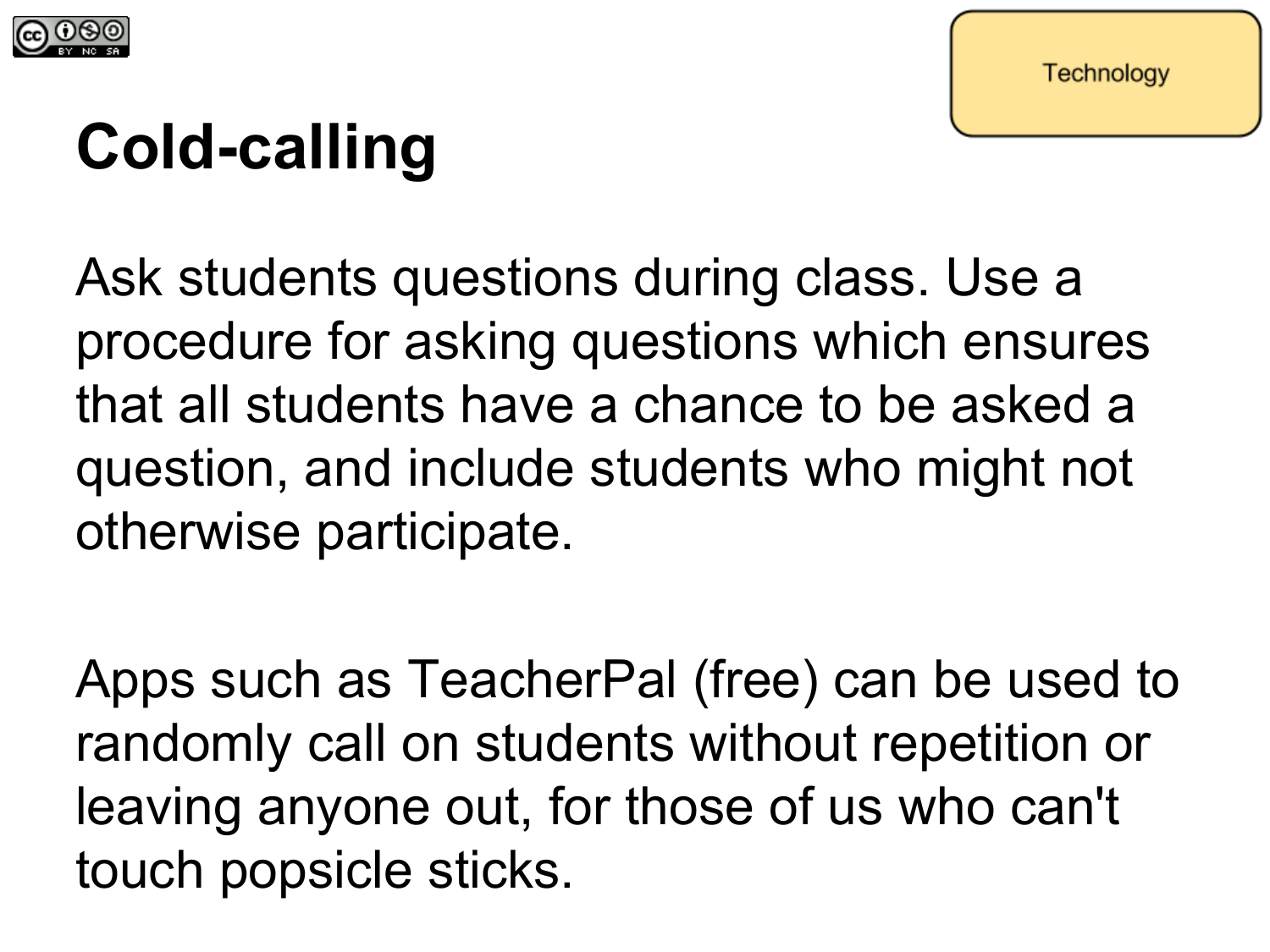

### **Text the answer**

Students text their answer to a site such as Wifitti [\(http://goo.gl/wrxOC](http://goo.gl/wrxOC)). It hides their actual identity so they can be honest and not feel embarrassed.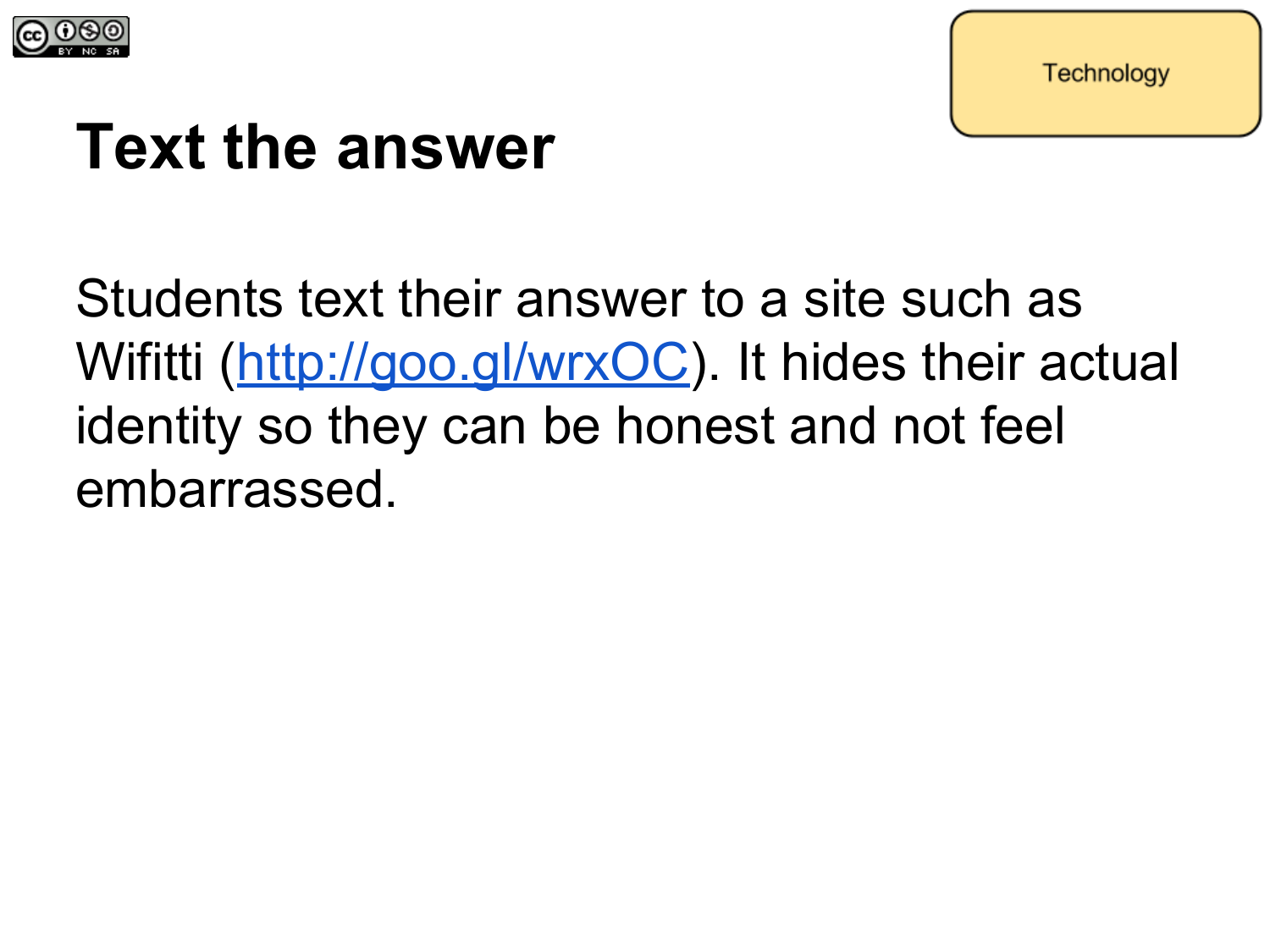

## **Use Google Docs**

Have students do their writing in Google Docs. Either you observe their writing, or a peer does, and gives live feedback while they are writing. Feedback should not be "oops you made a mistake" but "oh that's interesting, what made you add that?"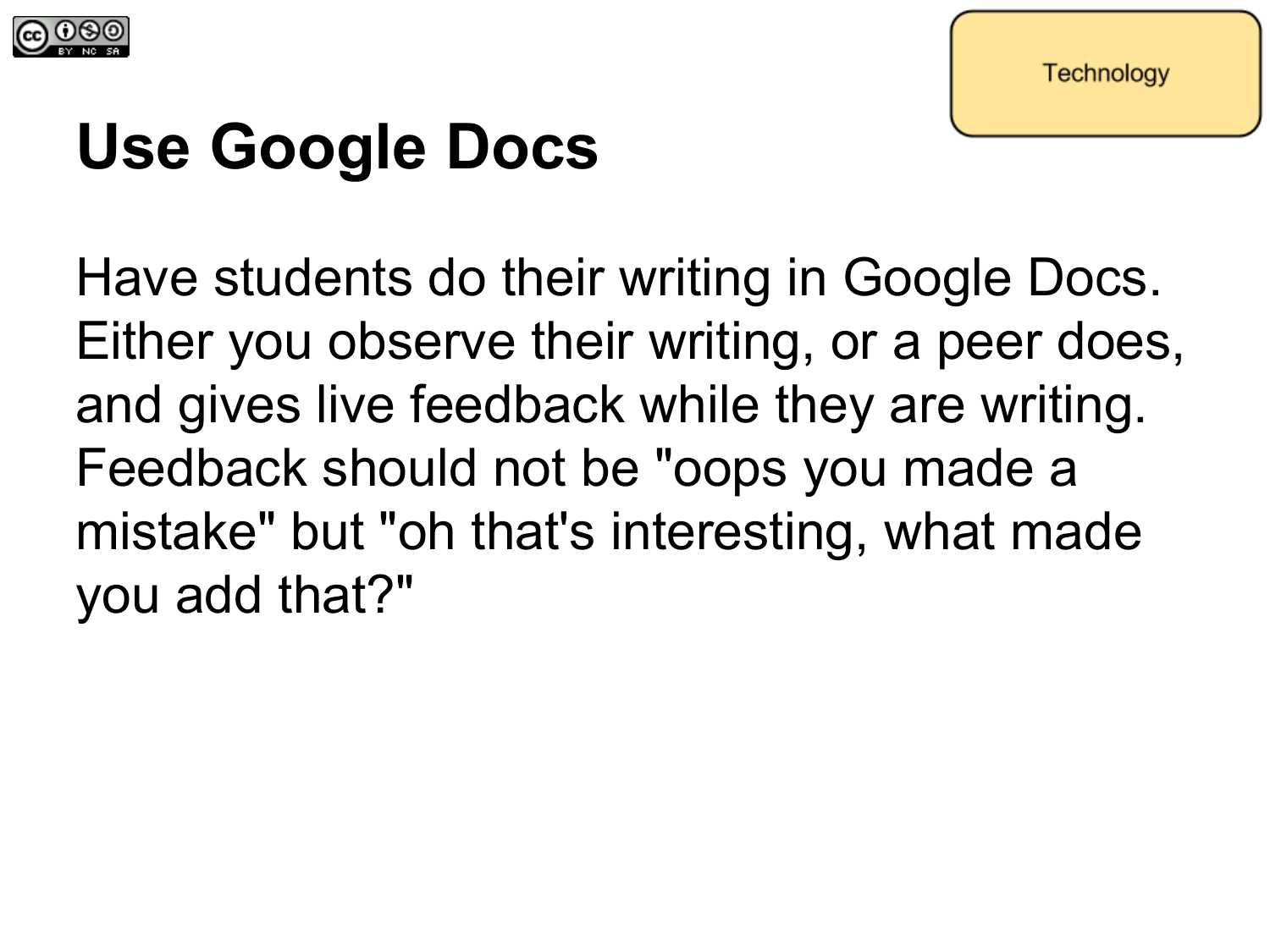

### **ActivePrompt**



Upload an image (like the one above via [Riley](http://larkolicio.us/blog/?p=1170) [Lark](http://larkolicio.us/blog/?p=1170)) to <http://activeprompt.herokuapp.com/>. Give the URL to respond to students and ask them to place a red dot according to how they feel. See also <http://activeprompt.org>.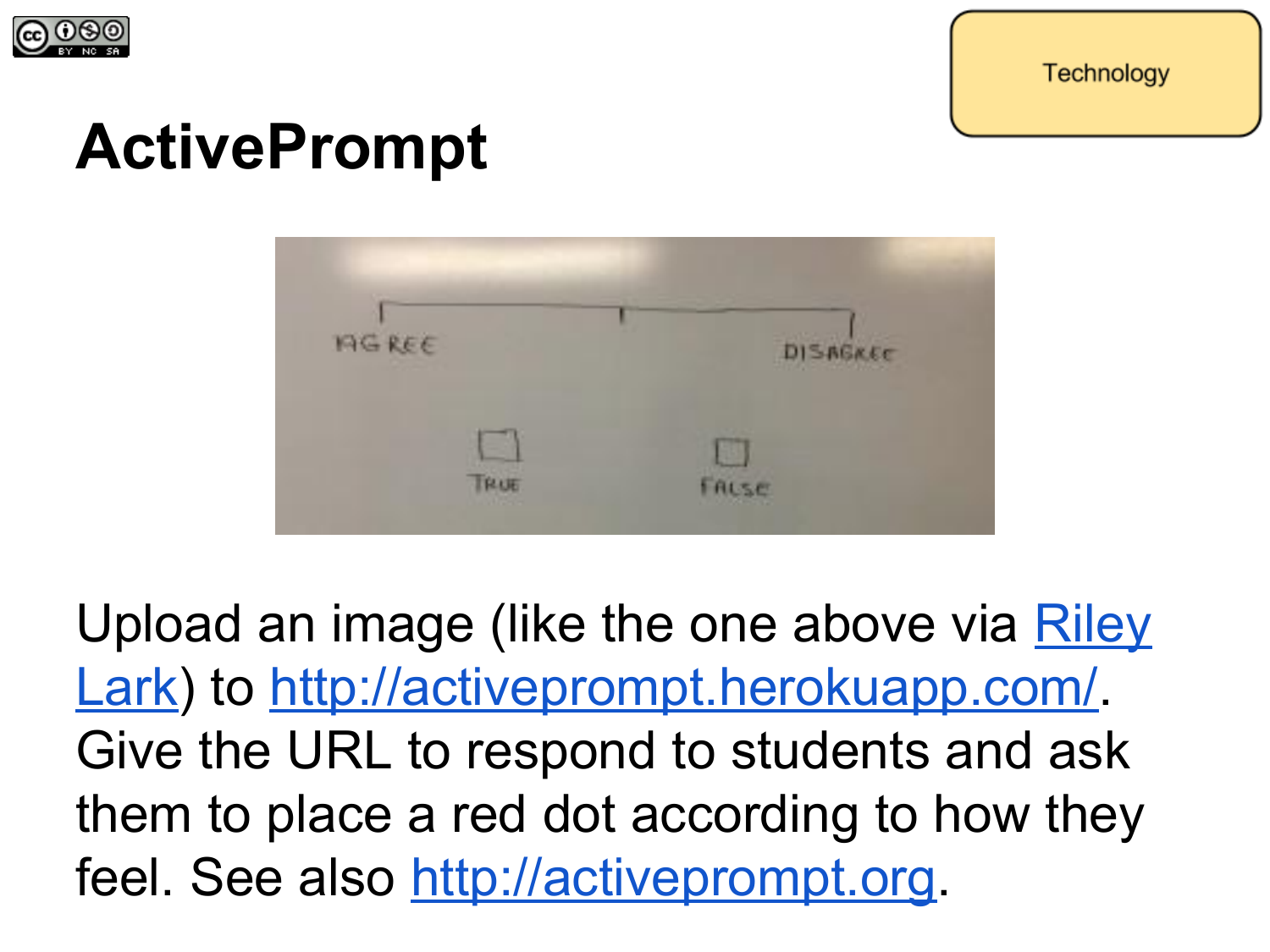

# **Twitter voting**

Similar to clickers, but much cheaper. Set up a script that uses twitter to vote and display a graph of results of students' feedback.

### **PowerPoint Twitter Voting** What is your feeling about the MYP NC?

To vote type a number, anything else you like and use the hastag eg: 1 #MYPNC



**Technology**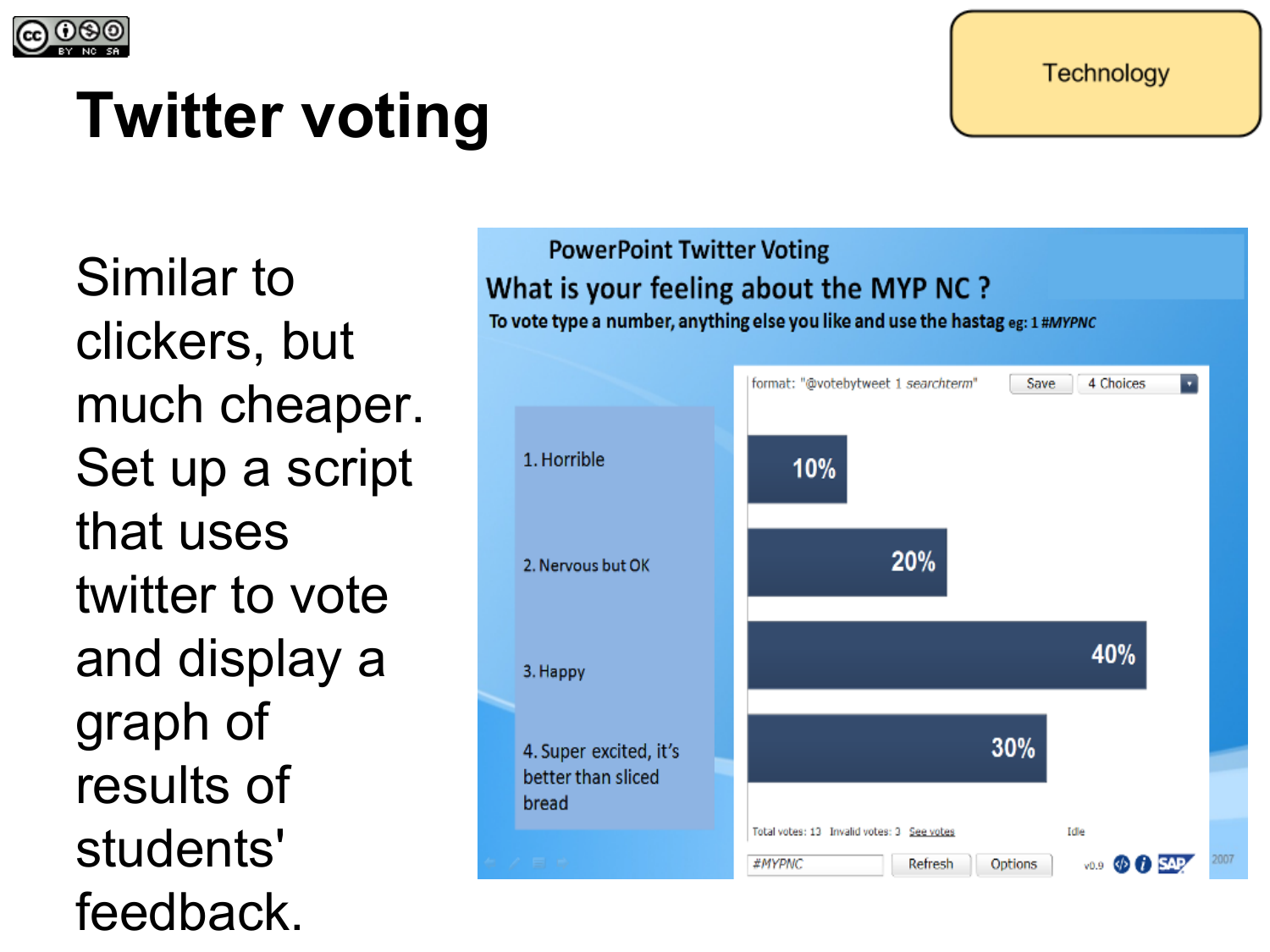

### **Back Channel**

Using a program such as Todays Meet students are able to state ideas, discuss thinking, and share questions as a topic is being taught. Teacher is able to quickly address questions, point out interesting thinking and students are able to build on their own understanding through the thinking of their peers. Especially great for the shy students as they have a voice through technology.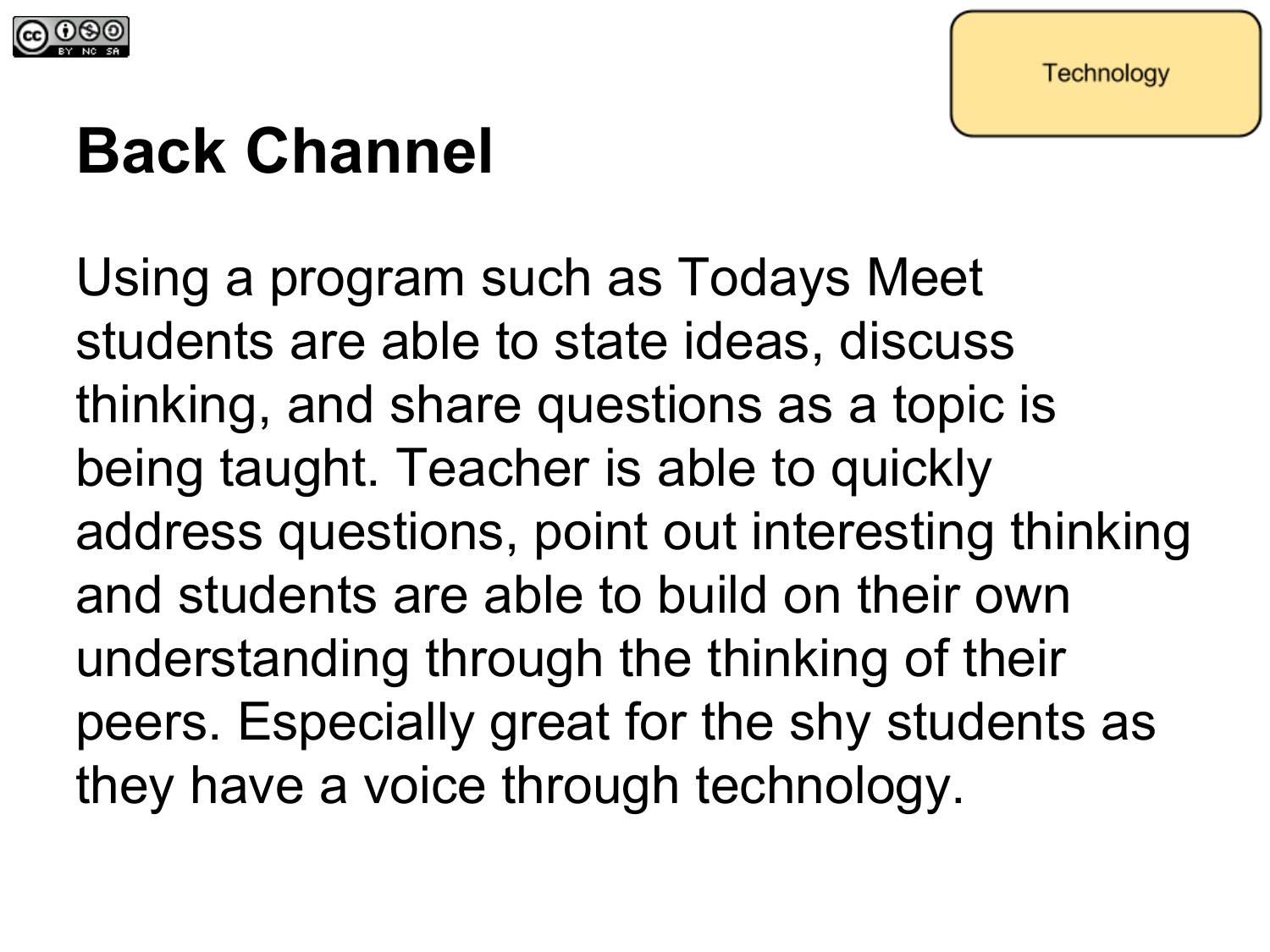

### **Cork board**

Students are able to collaboratively post their closing thoughts, ideas, questions, or comments on a digital cork board. As seen in:

[See an example using Linoit.](http://linoit.com/users/guest/canvases/10e16a845cd236b7ef6772b775767624?dispLang=en_US) (Alternative: [Padlet](http://padlet.com/))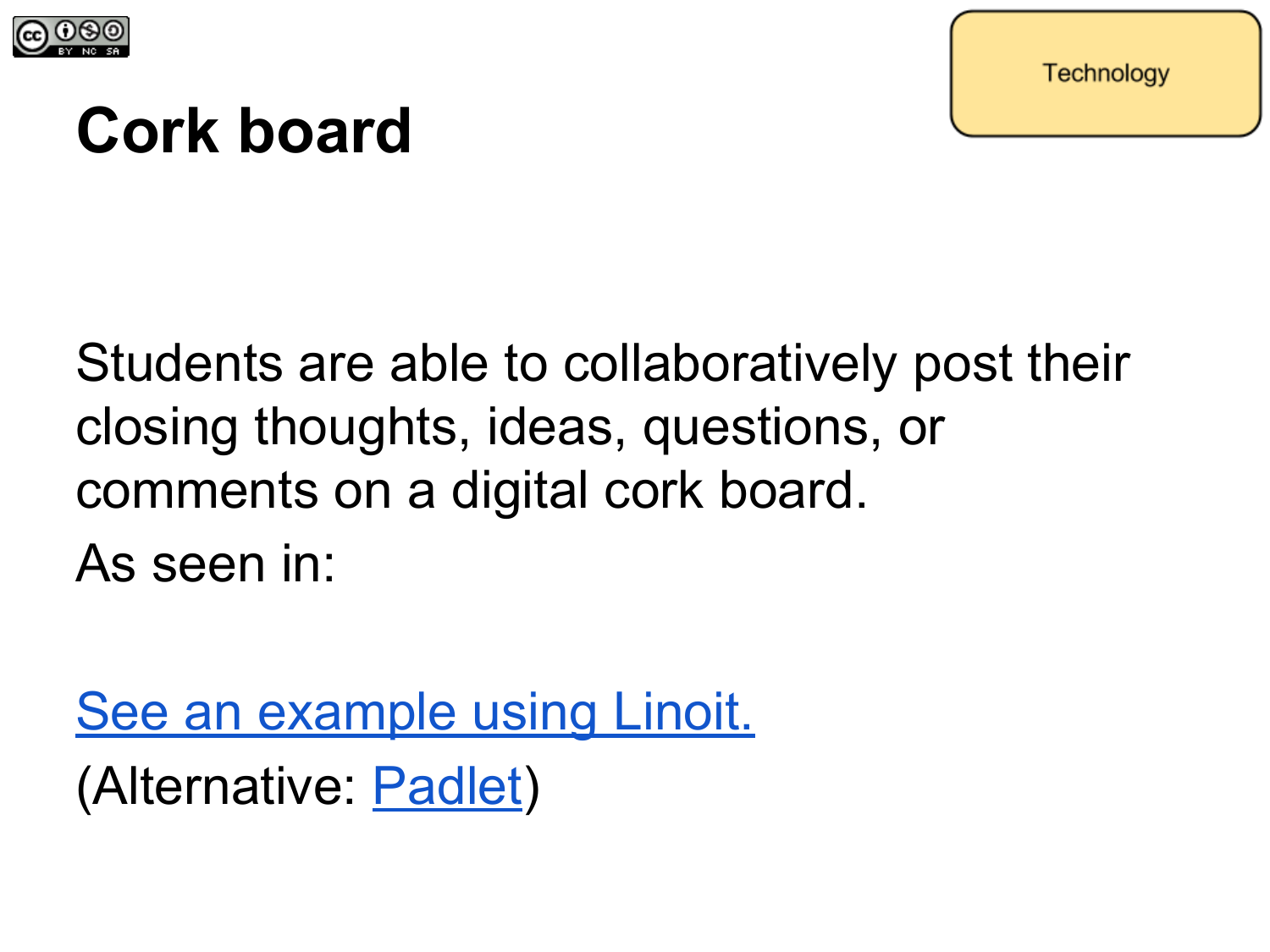

### **Twitter Board**

### Students are able to summarize what is learned from a lesson within a short sentence.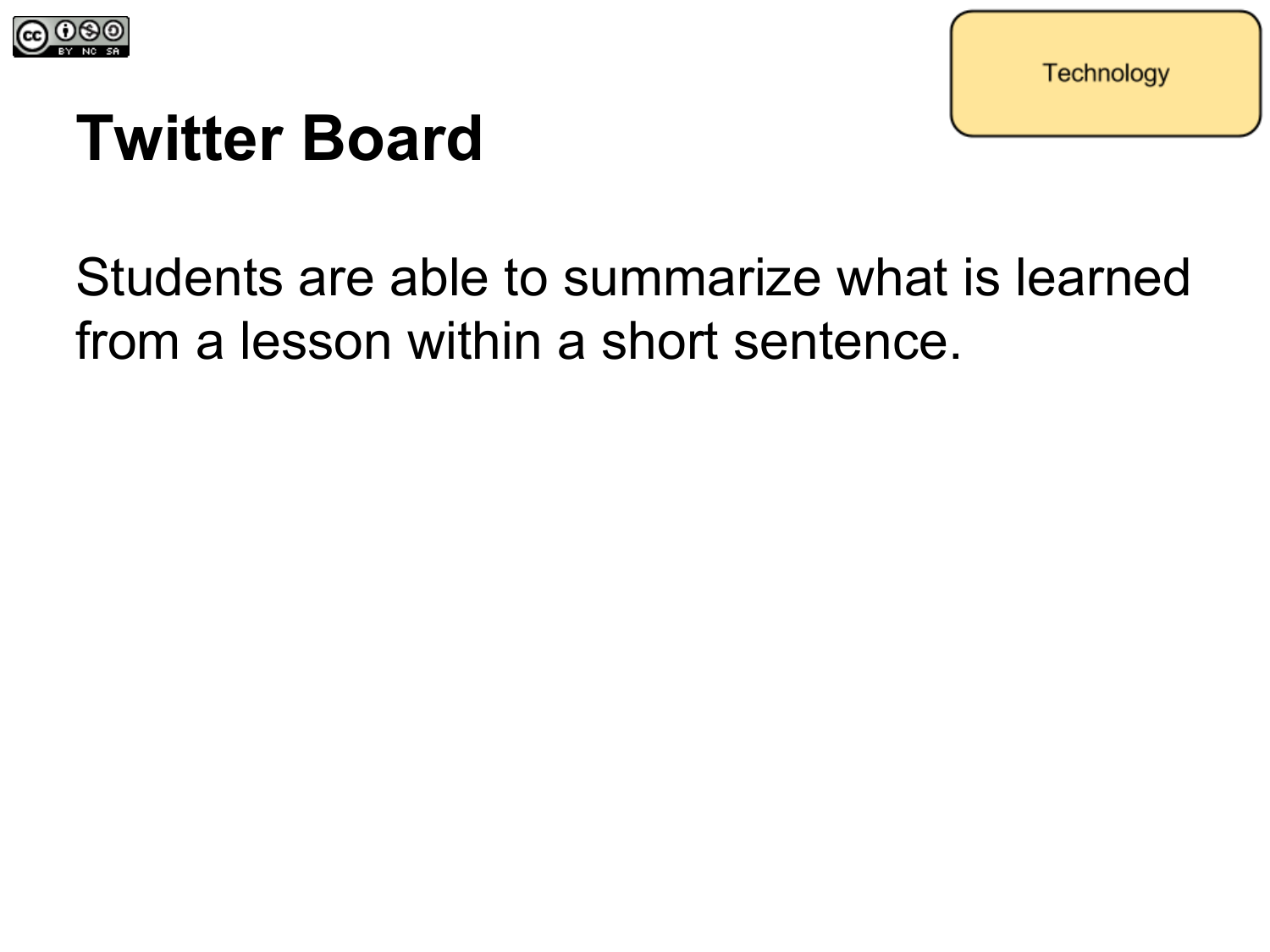

### **Socrative**

"As easy as raising your hand..."

Students can log-in to your virtual socrative classroom. Teachers can have preposted or 'on the spot questions' for students to respond to.

<http://www.socrative.com/>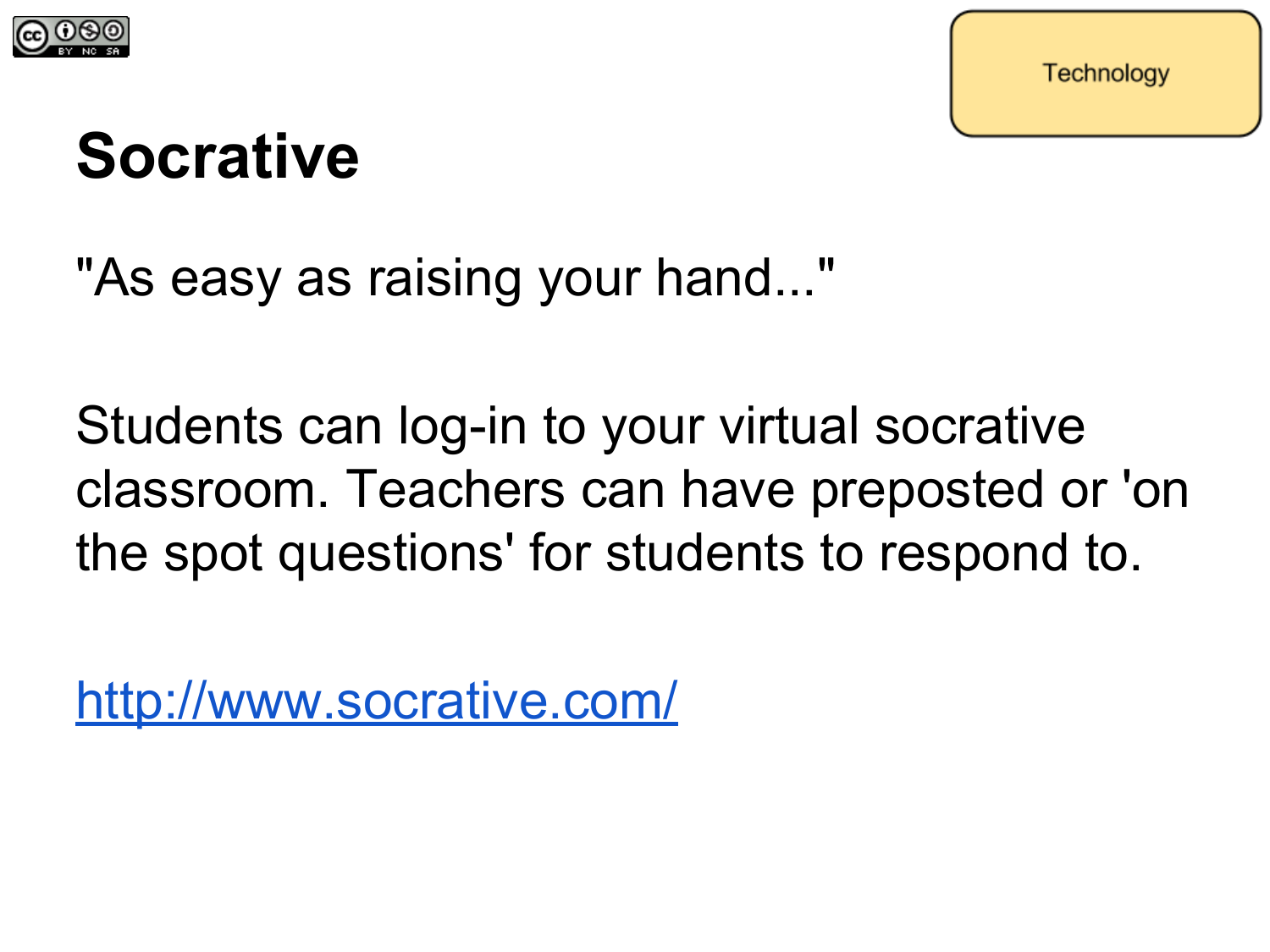



### **Crowd-source a presentation**

Have students create a presentation, much like this one, and offer it to their personal learning network to edit (and their teacher). From the edits that are made by people in their network, students will get feedback on their work.

\* This requires students to have reasonably collaborative personal learning networks already developed.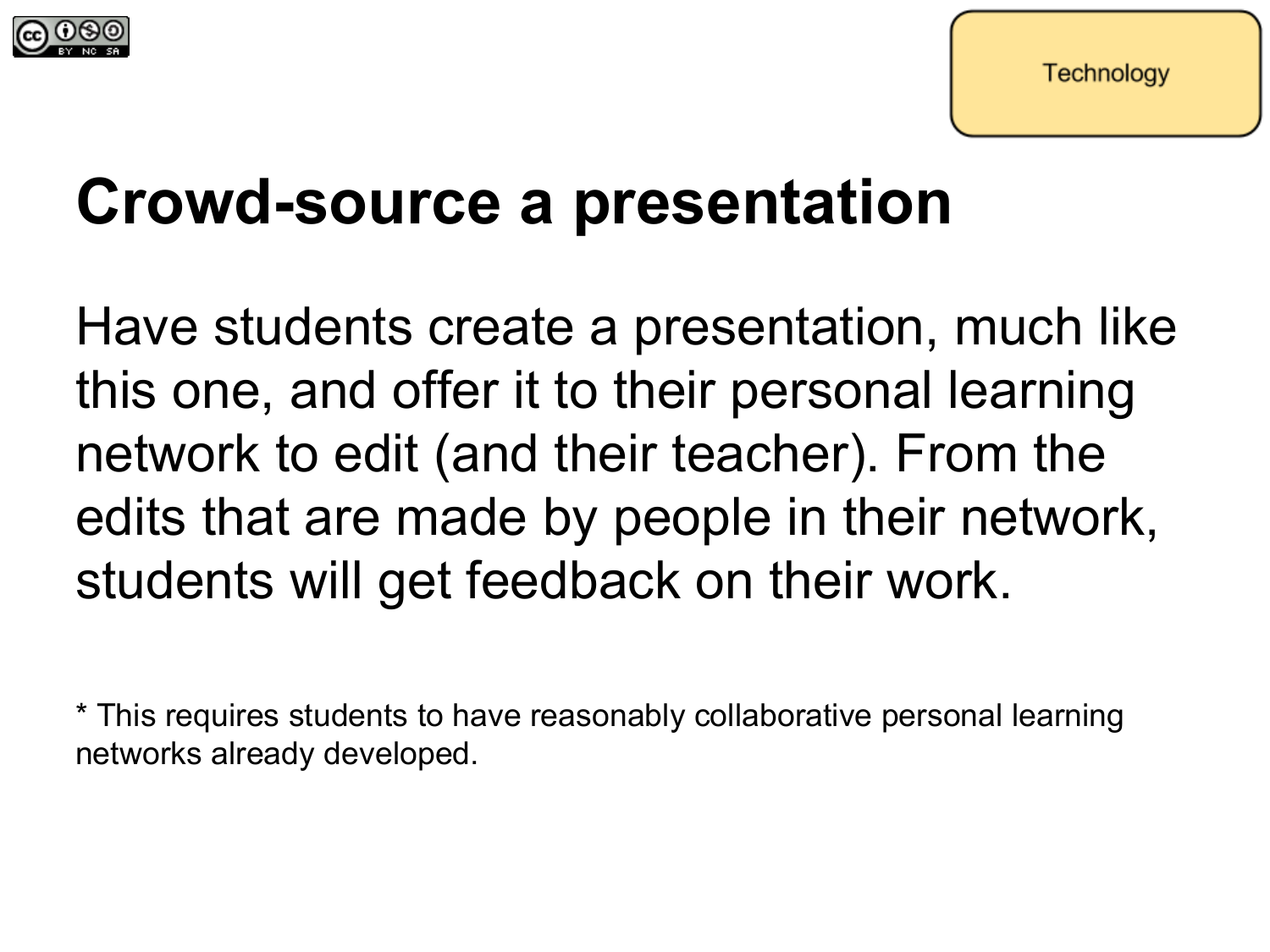

### **Photos to assess learning**

Chose two or three photos that represent a process. Have students write captions for each photo followed by a short summary.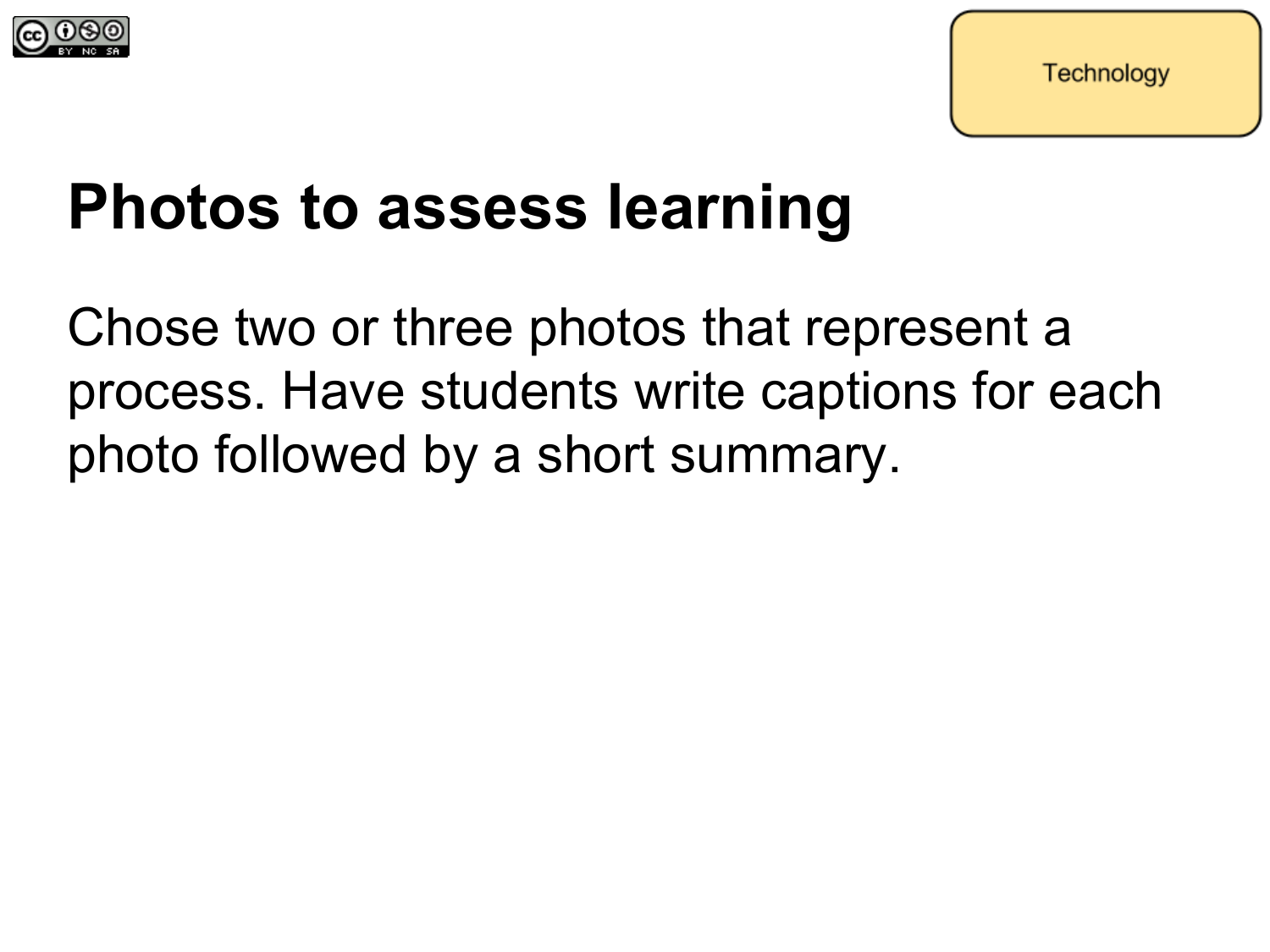

### **Create a video**

Students create short videos or screen-casts where they explain their reasoning. You can then watch what they create and see what they are able to explain, what they omit, and what they may not understand.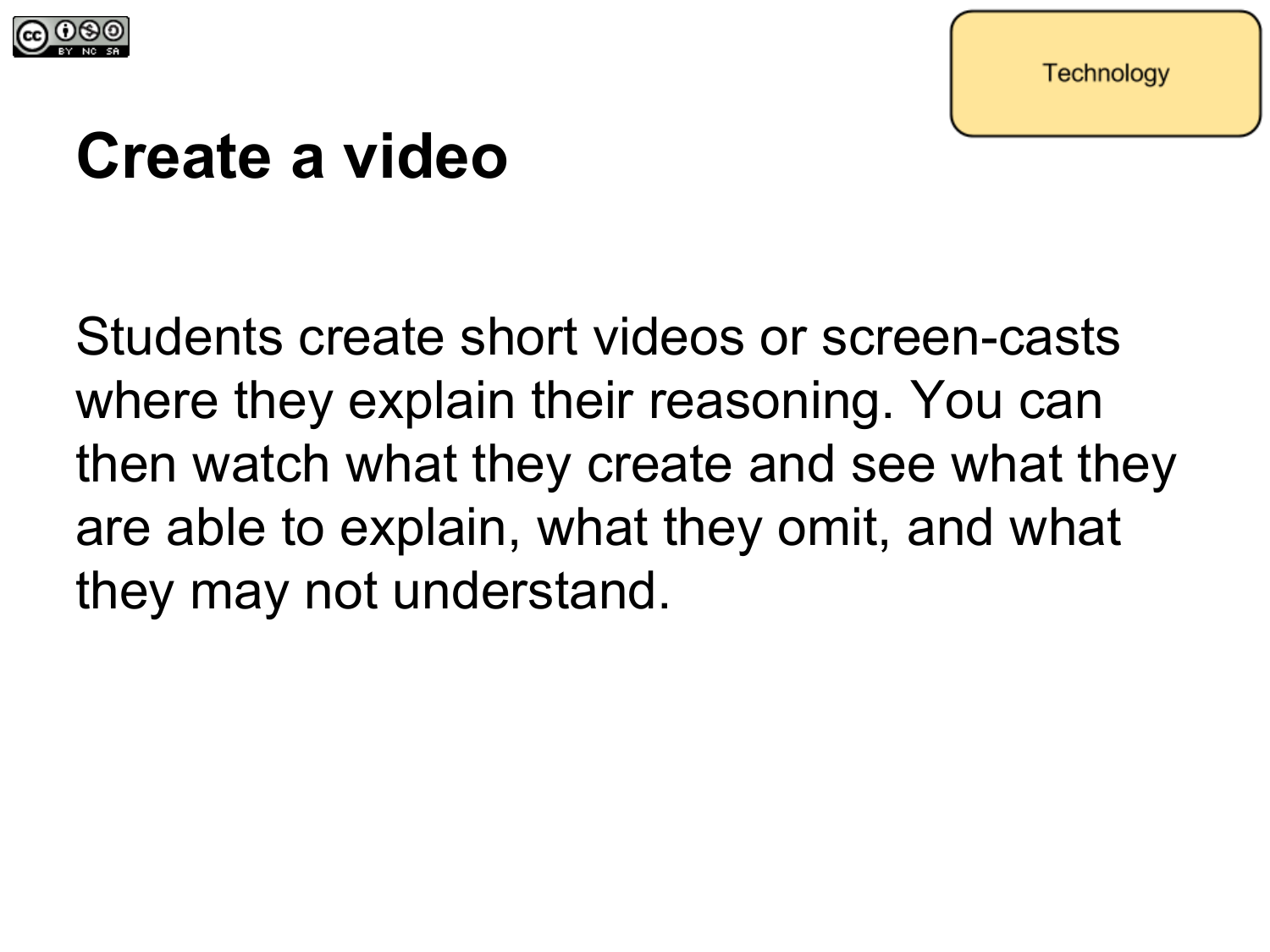

### **Talk to each other**

Have students discuss with other how they would accomplish a particular task, explain a specific idea, or talk about some knowledge they have gained. Your job as teacher is to walk around the room and listen in on the student conversations.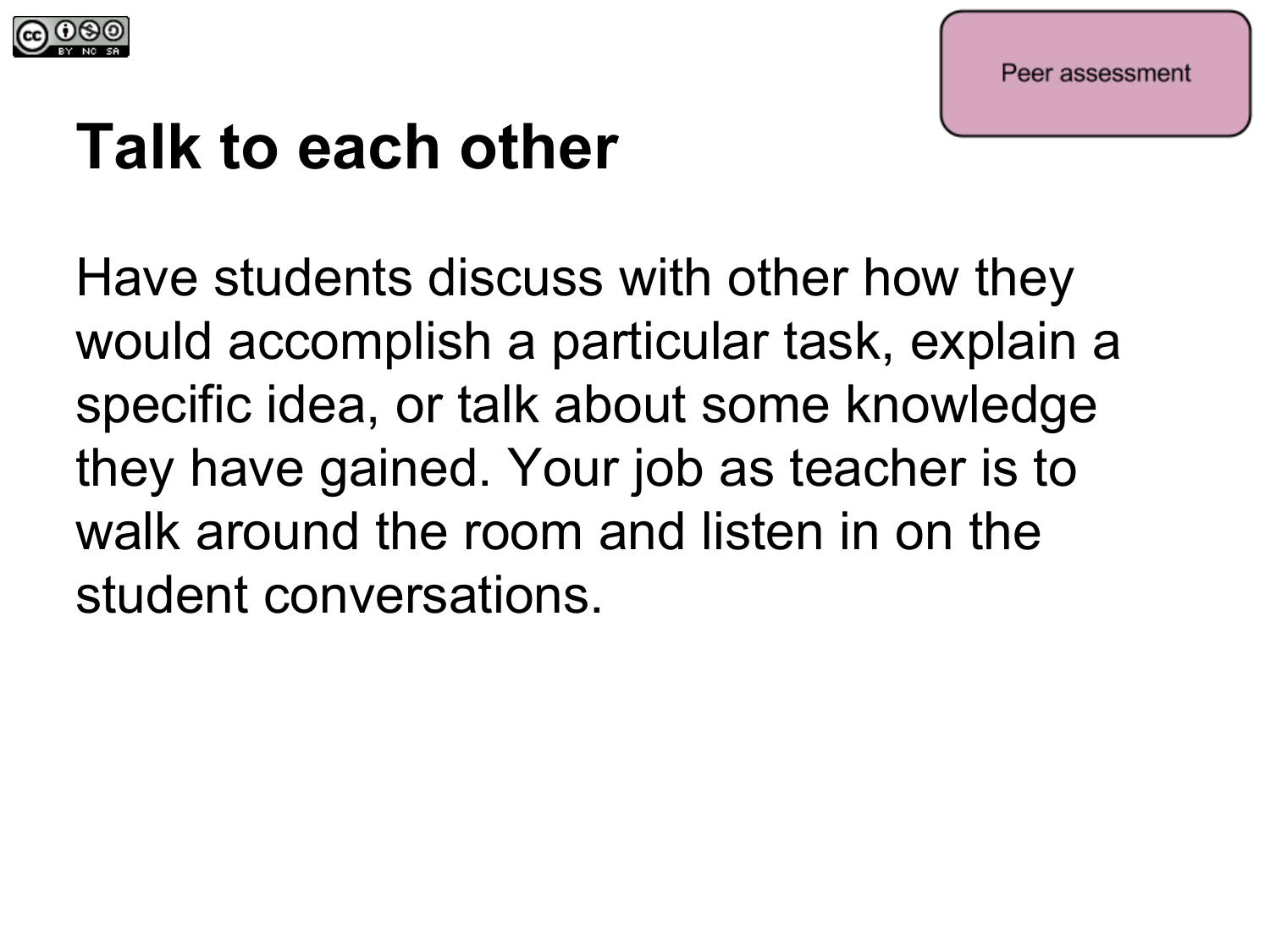

### **Partner Quizzes**

Kids work on the first question together and provide each other with feedback, then work independently on a new question covering same concept.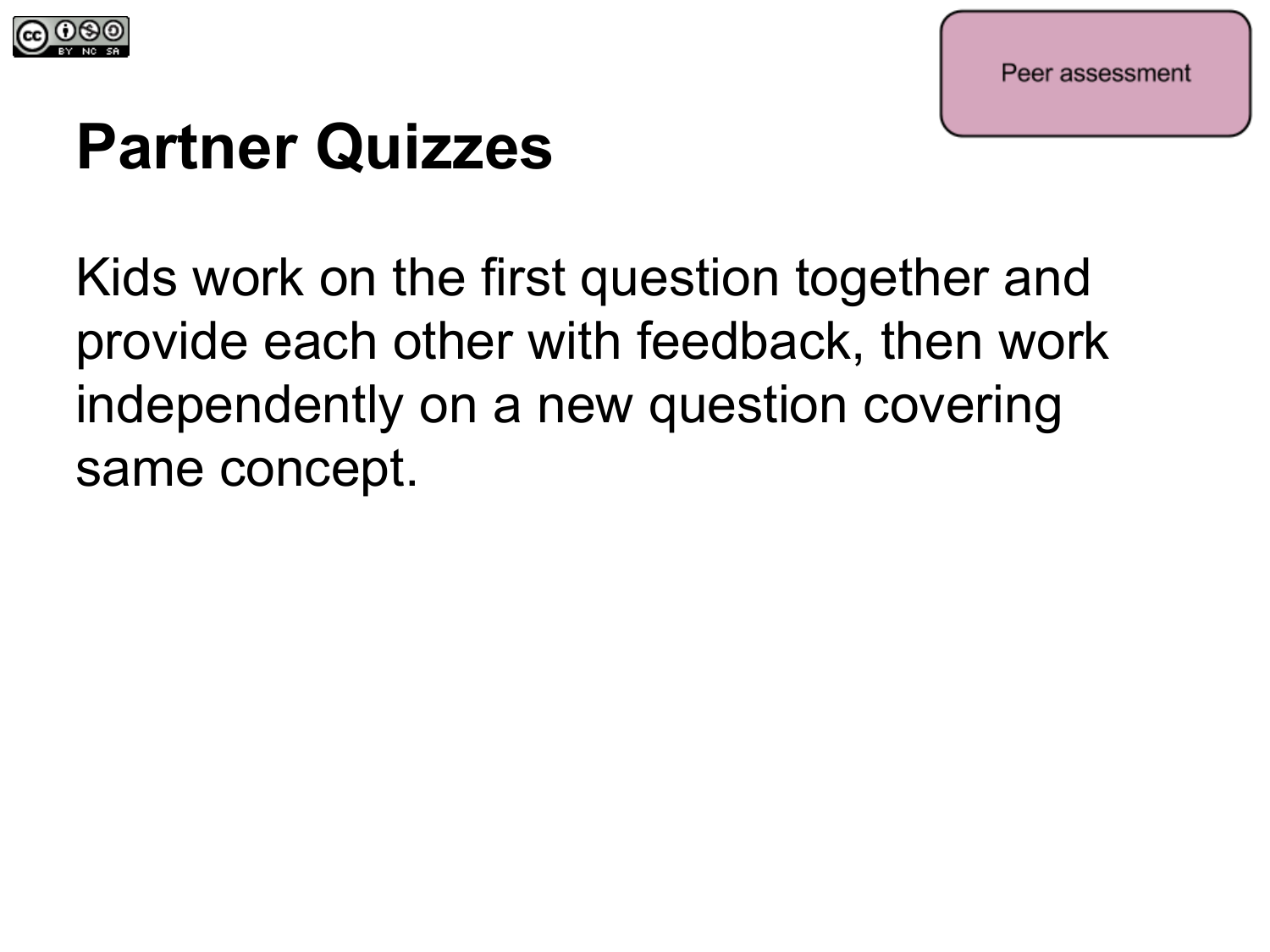

## **Teach younger kids**

Have your students teach younger students (or act as tutors) the basic concepts in an area with which they should be very familiar. Check in with both sets of students to see how well the tutoring worked. Use this to inform your instruction for the older students and the younger students.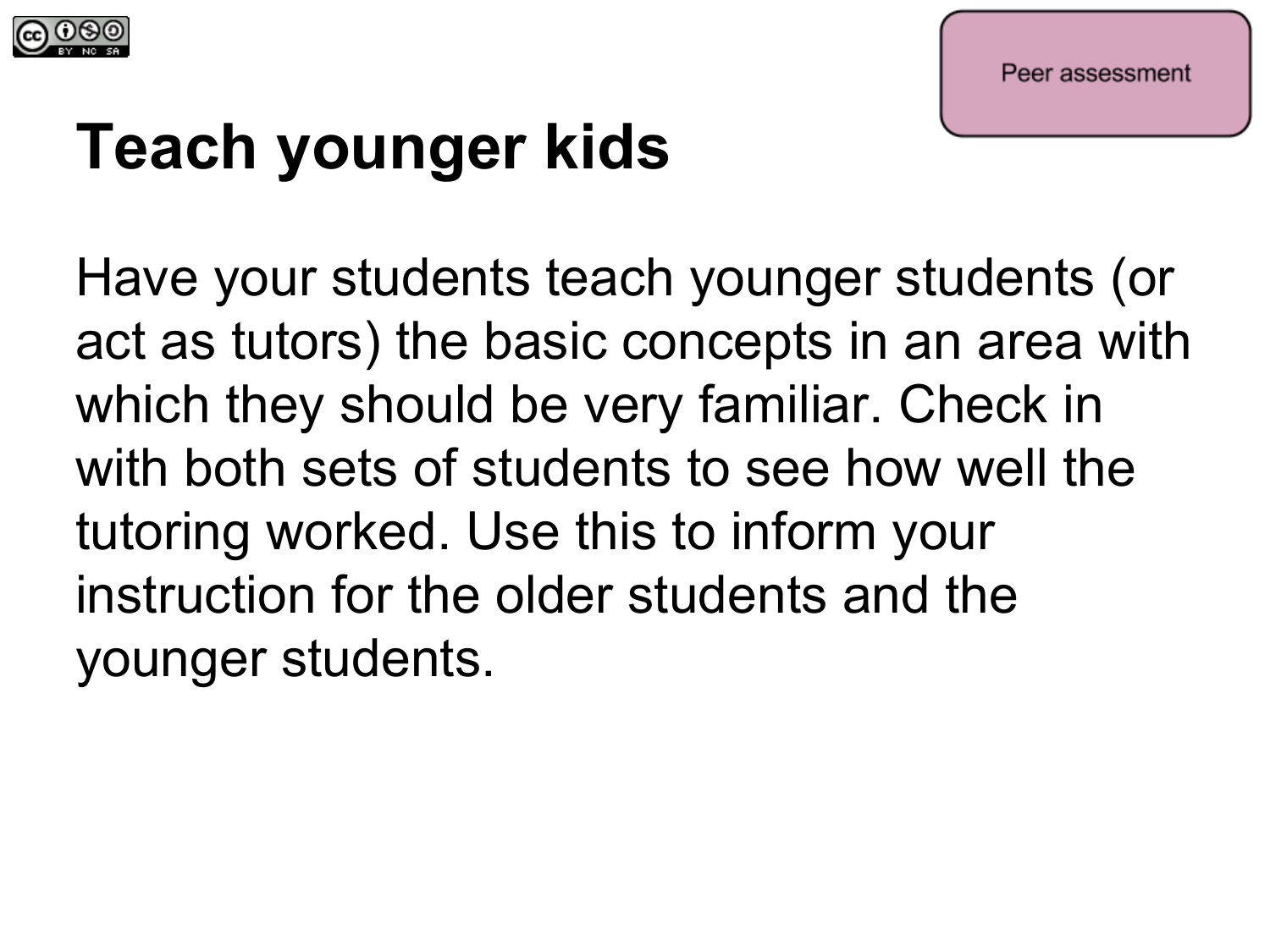

### **Rotate groups**

Have students work in stations, and rotate through the stations. In small groups, supervise an activity (or a discussion) and assess students in the small groups, and provide everyone in the group with feedback relevant to the discussion.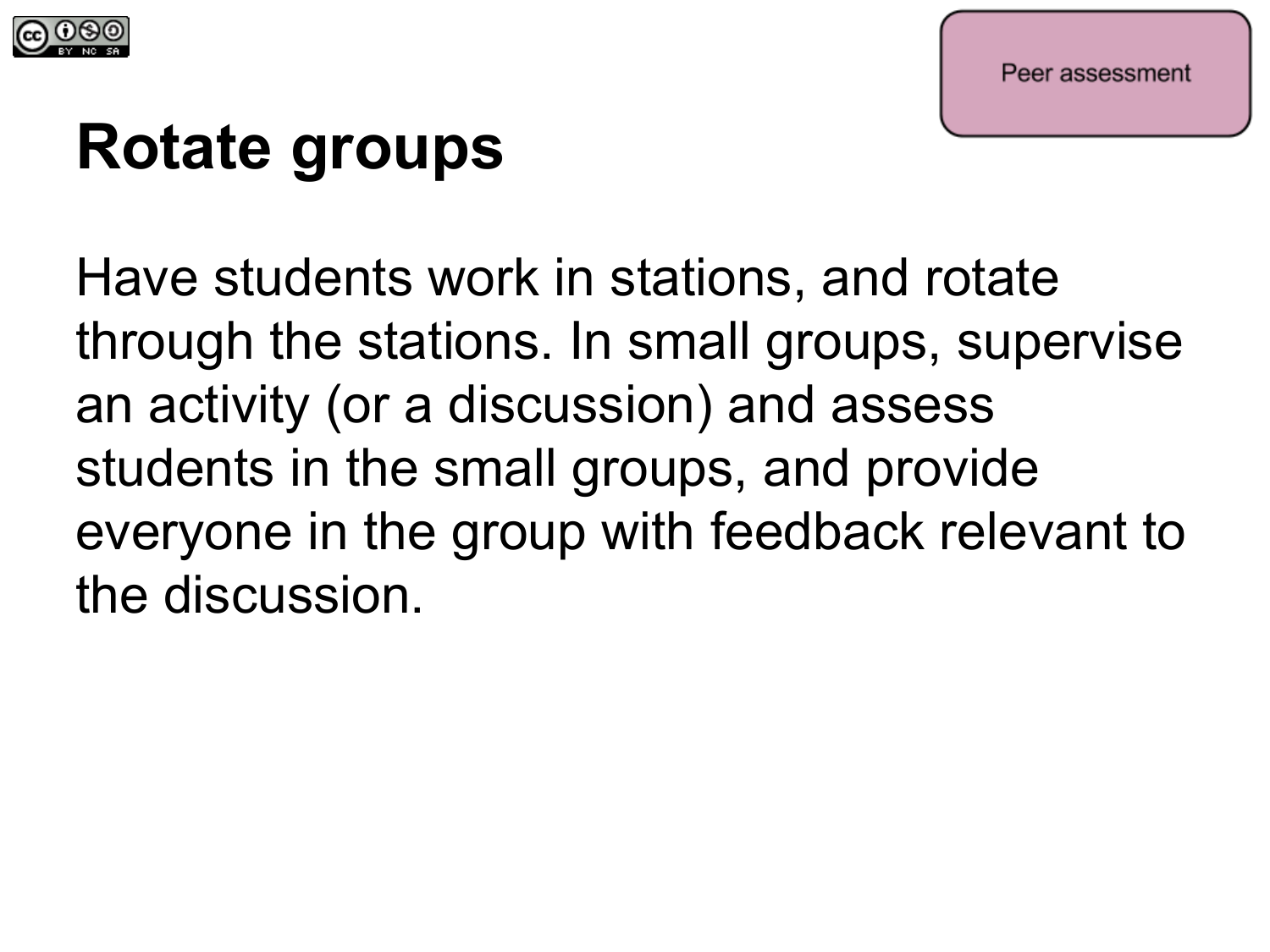

Peer assessment

### **Mazur's ConcepTest and Think-pair-share**

Using cards, poll, clickers etc for a multiple choice question to check for understanding and think-pair-share to discuss with others.

See <http://serc.carleton.edu/introgeo/interactive/conctest.html>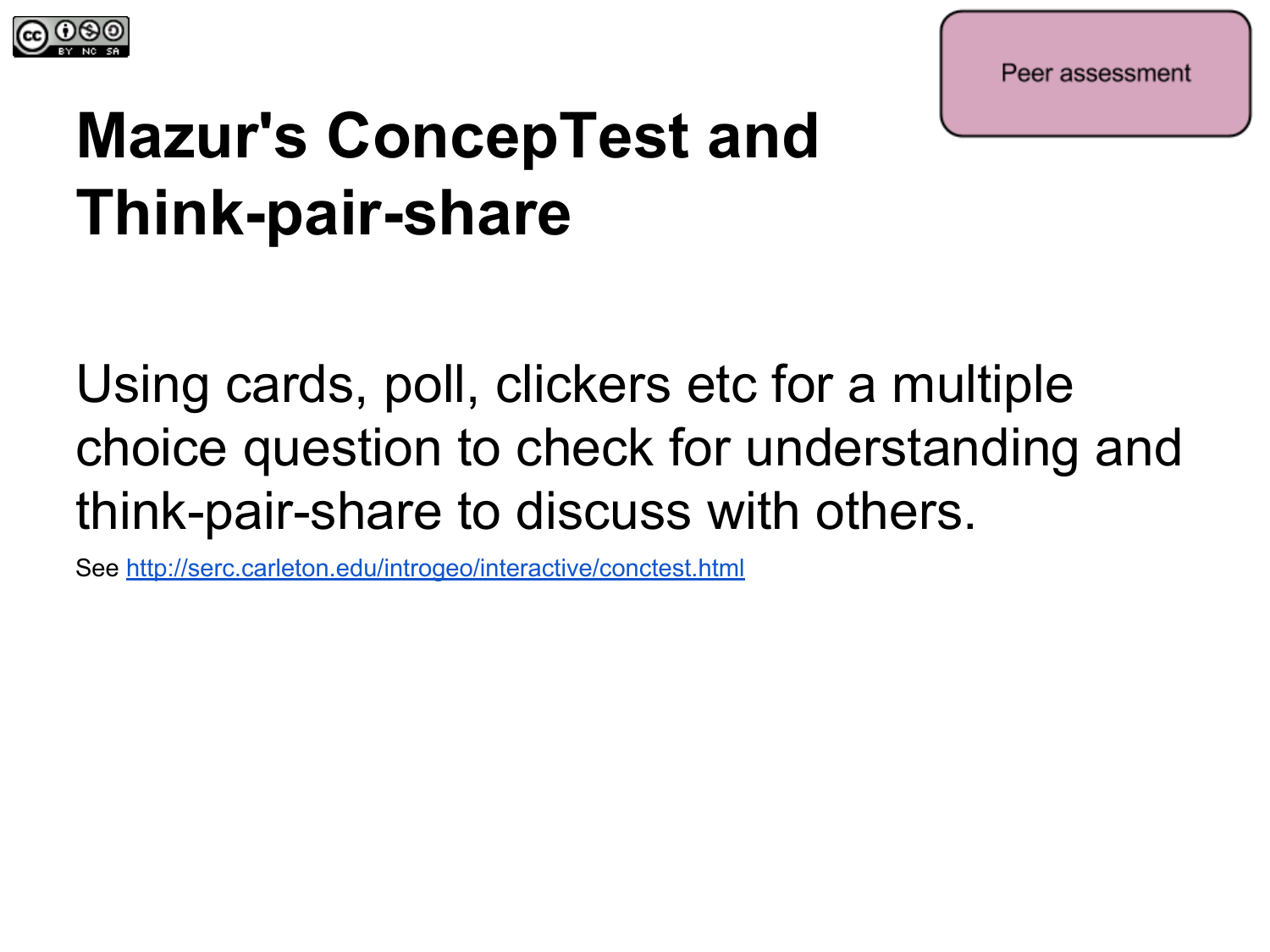

## **Jigsaw Groups**

Groups work on a different section of a text and become experts on that section. Then restructure the groups so each new group has a member that read a different section of the text. Each expert will share their work with the rest of the students.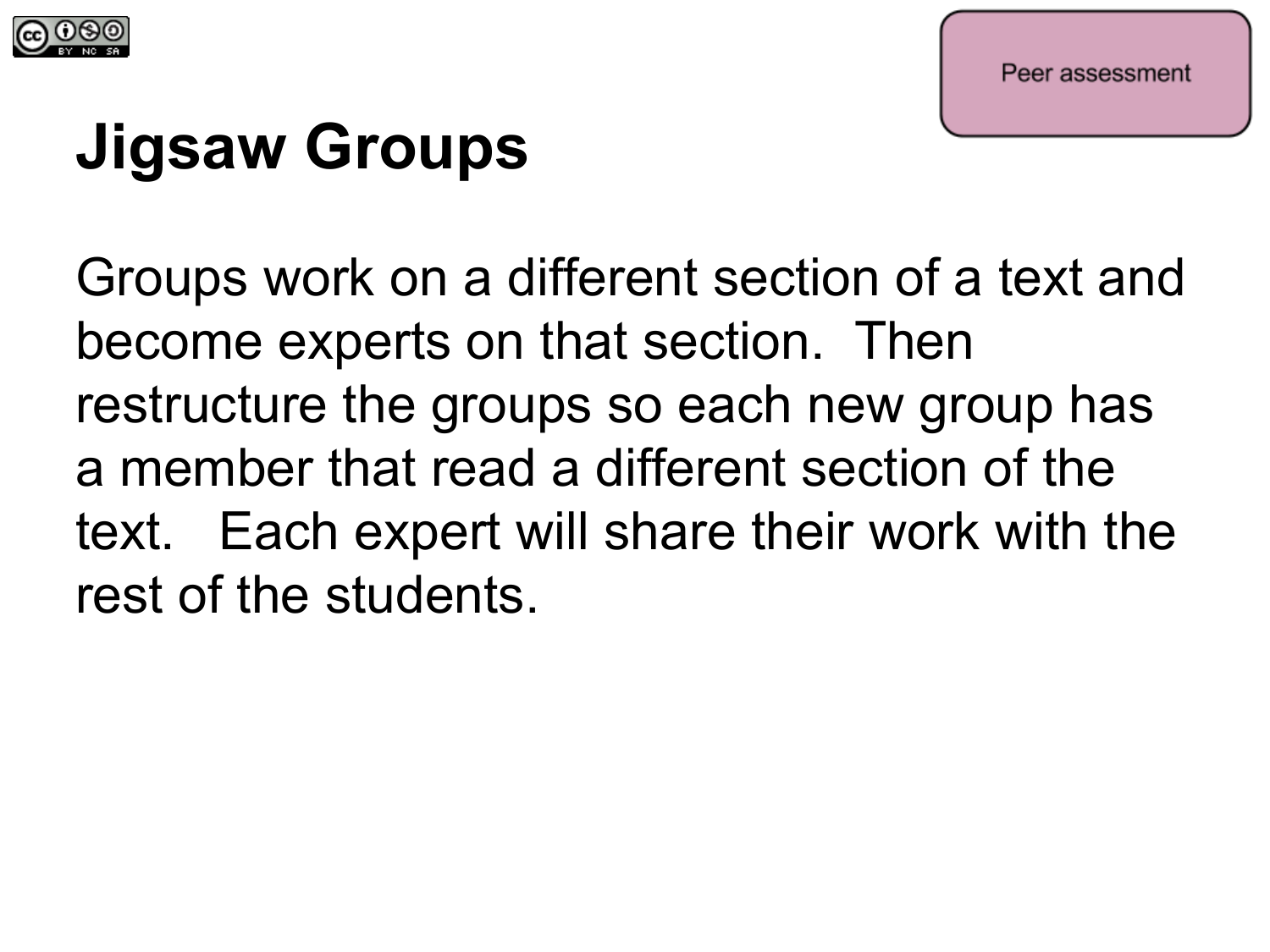

**Teacher observations** 

### **Answer the LEQ**

### Can the students answer the Essential Question from the lesson (either verbally or written)?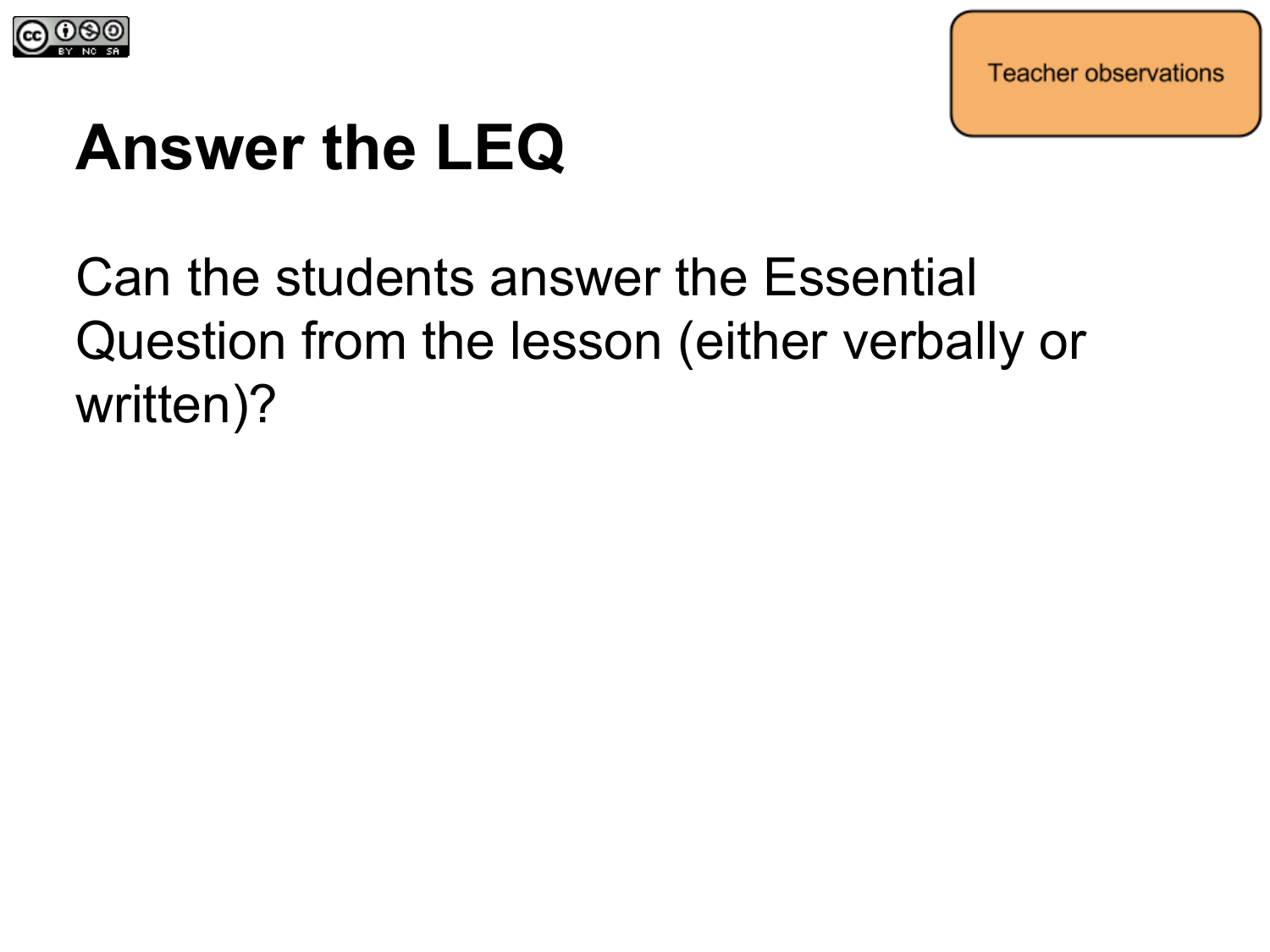

### **Raised hands**

When you ask questions in class, watch carefully to see who raises their hands (make sure to give sufficient wait time for your questions). This may indicate who understands the material, and who does not, however sometimes people understand and just do not want to answer.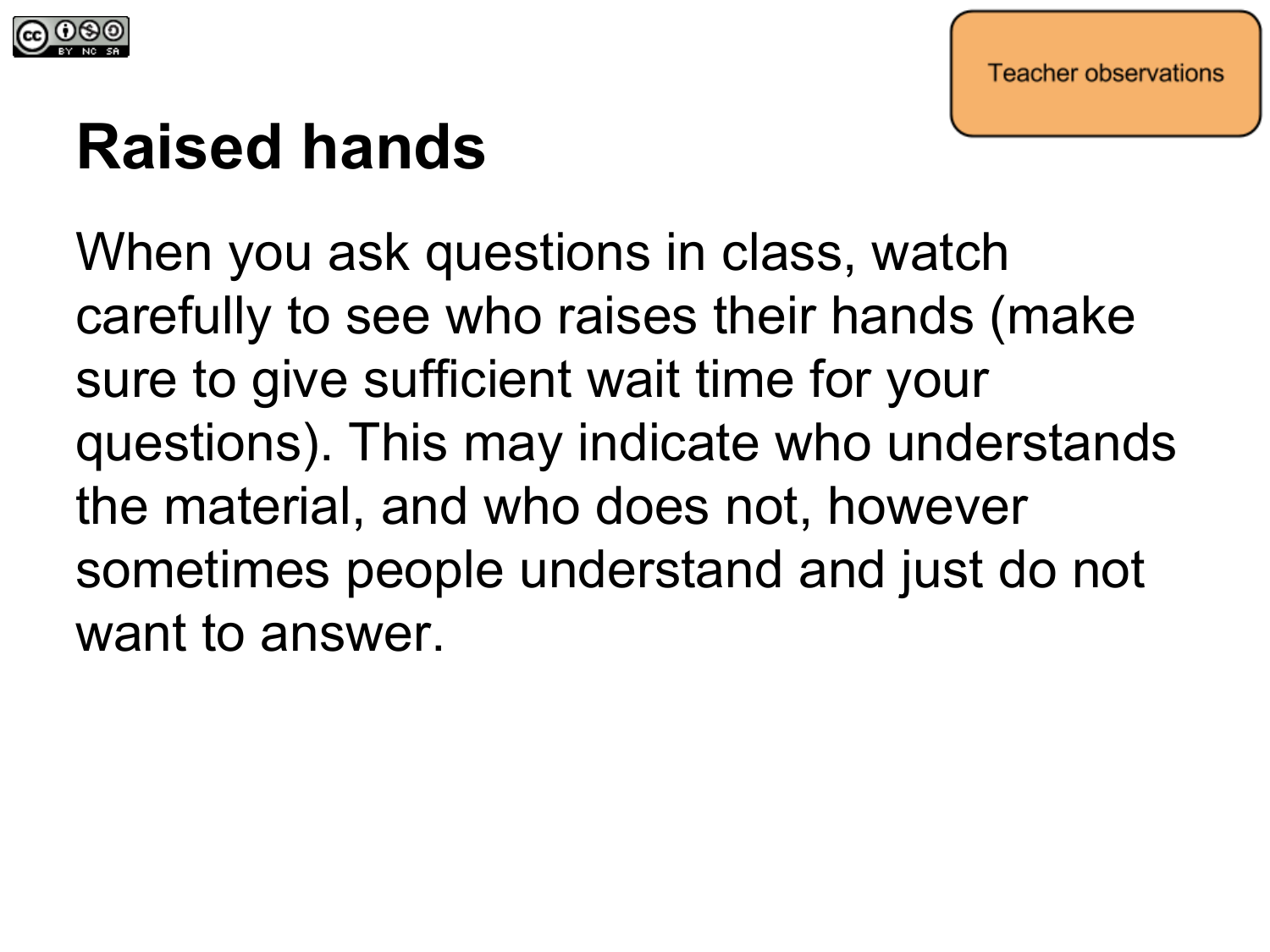

### **Listening**

Have students explain to you how they know something is true. Try and see from their explanation if they have any misconceptions.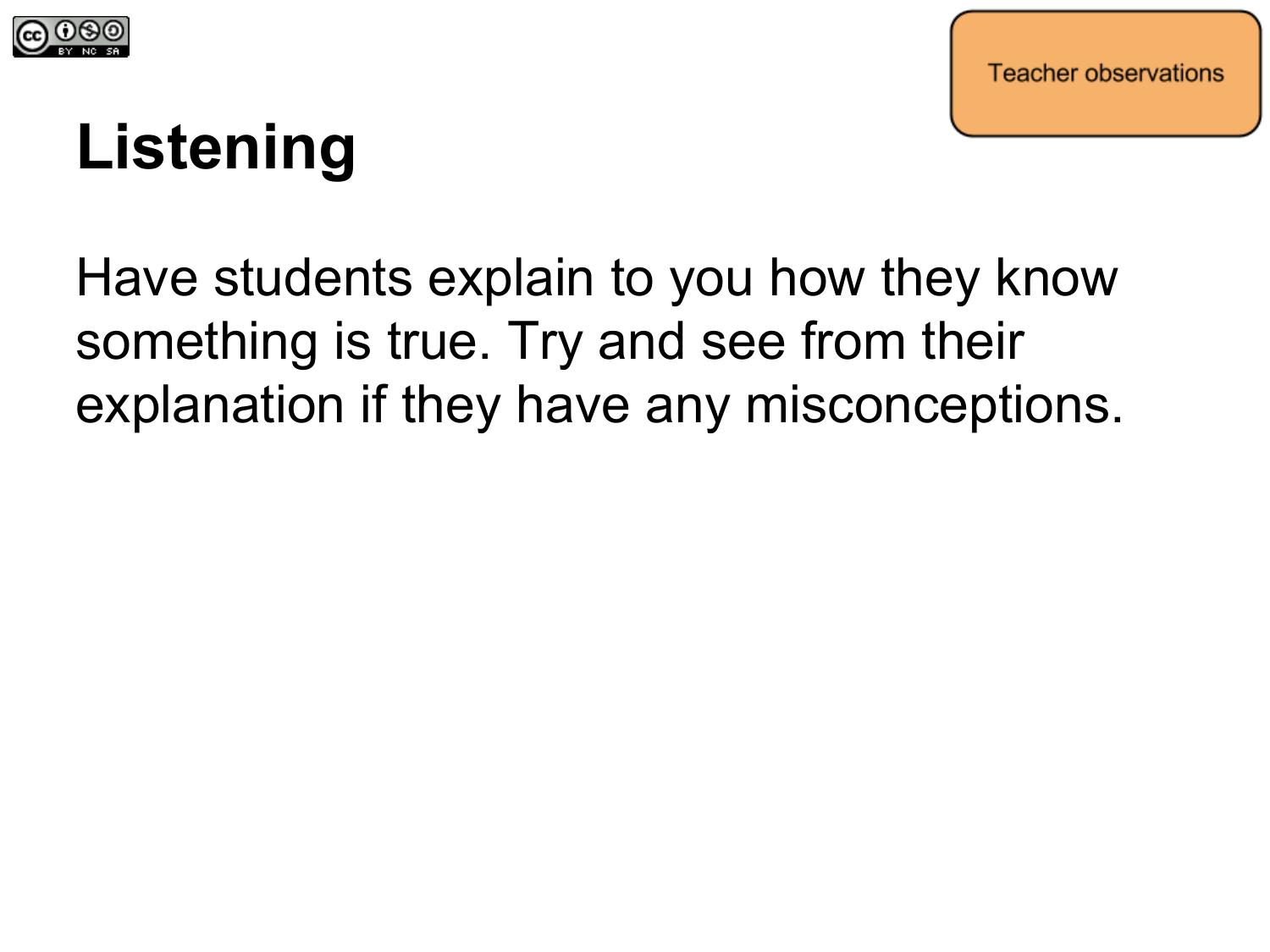

### **Make predictions**

Have students make a prediction about an experiment or class demo and explain their reasoning. After performing the experiment or demo, discuss why their predictions were right/wrong.

If grading the assignment (such as a lab report), base the grade on final conclusion, not prediction.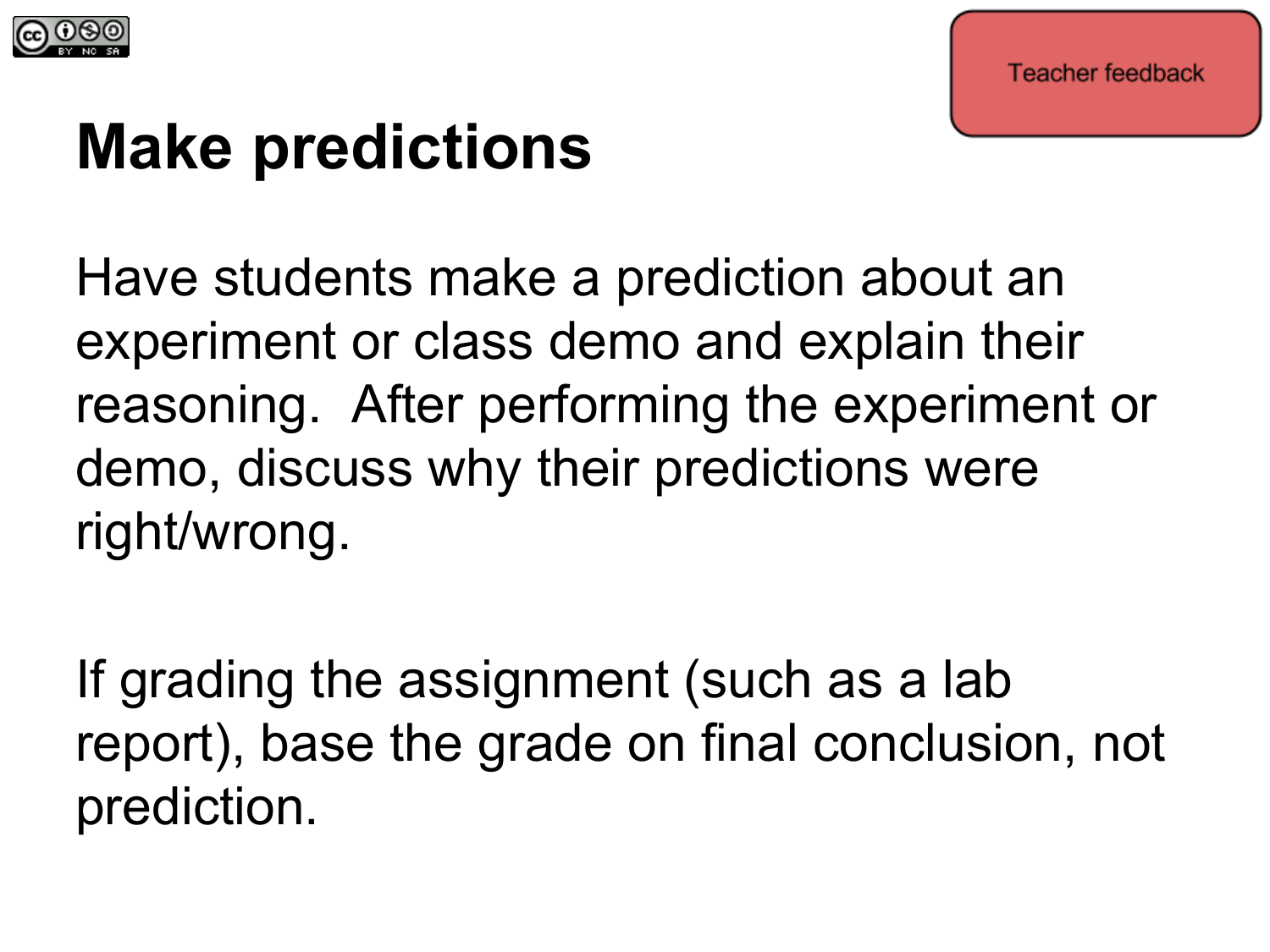

### **Comments**

Write descriptive comments on student work helping them see how they can improve their work or what they've done that really worked for them.